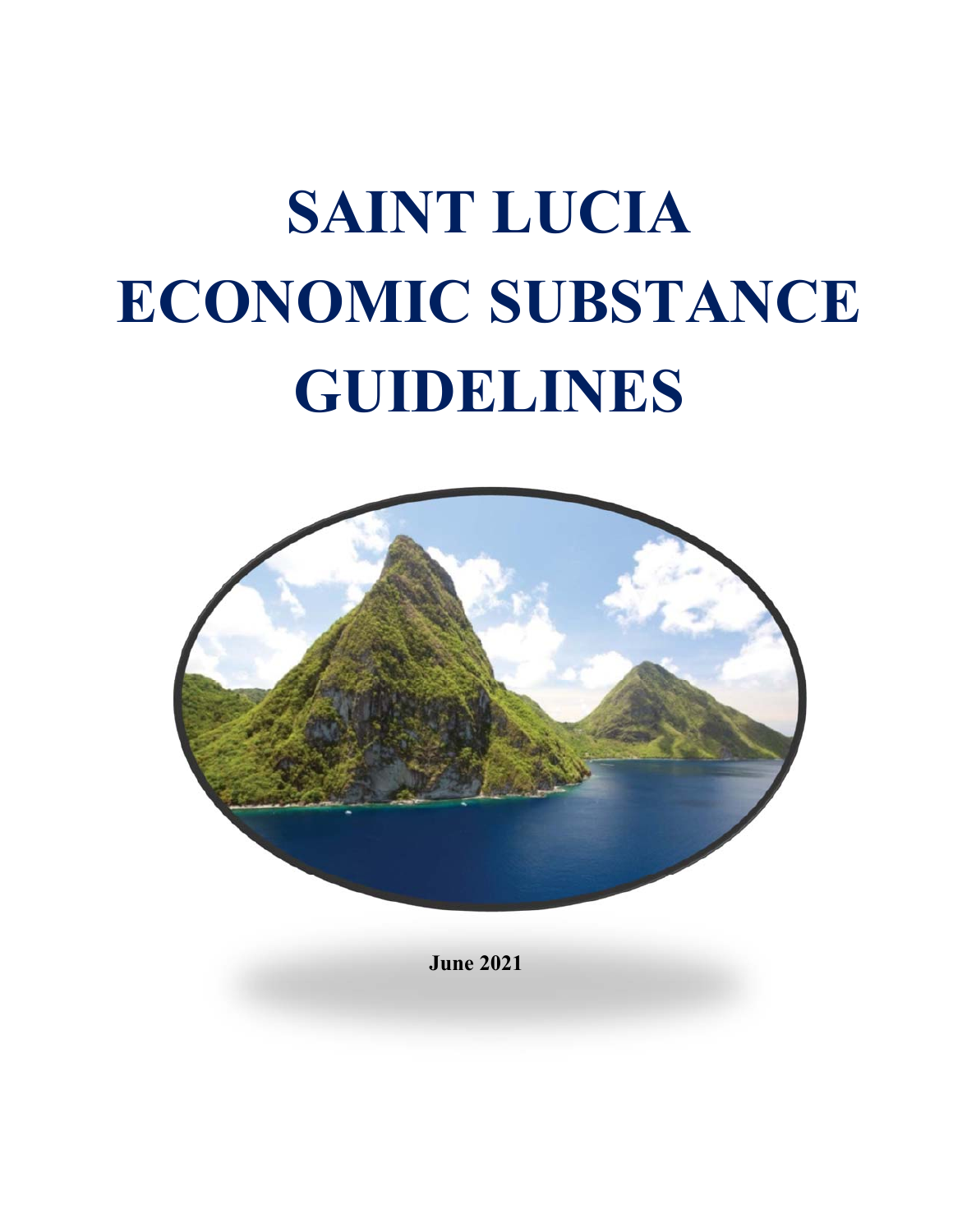# **Table of Contents**

| 1              |       |  |
|----------------|-------|--|
| $\overline{2}$ |       |  |
| 3              |       |  |
|                | 3.1   |  |
|                | 3.2   |  |
|                | 3.3   |  |
| $\overline{4}$ |       |  |
|                | 4.1   |  |
|                | 4.2   |  |
| 5              |       |  |
| 6              |       |  |
|                | 6.1   |  |
|                | 6.1.1 |  |
|                | 6.1.2 |  |
|                | 6.1.3 |  |
|                | 6.1.4 |  |
|                | 6.1.5 |  |
|                | 6.2   |  |
|                | 6.3   |  |
|                | 6.3.1 |  |
|                | 6.4   |  |
|                | 6.5   |  |
|                | 6.6   |  |
|                | 6.7   |  |
|                | 6.8   |  |
|                | 6.9   |  |
| 7              |       |  |
| 8              |       |  |
| 9              |       |  |
|                | 9.1   |  |
|                | 9.1.1 |  |
|                | 9.2   |  |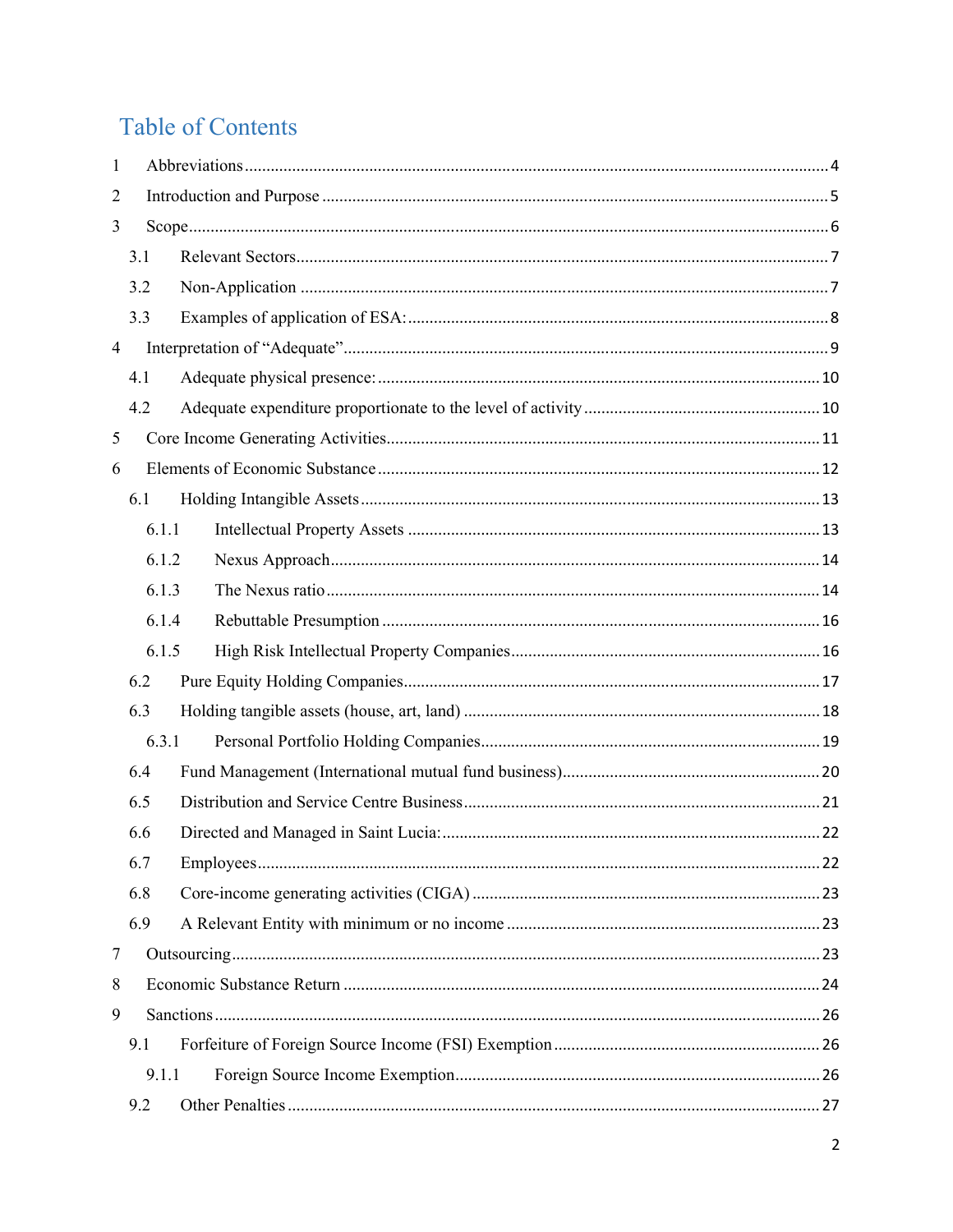# **List of Tables**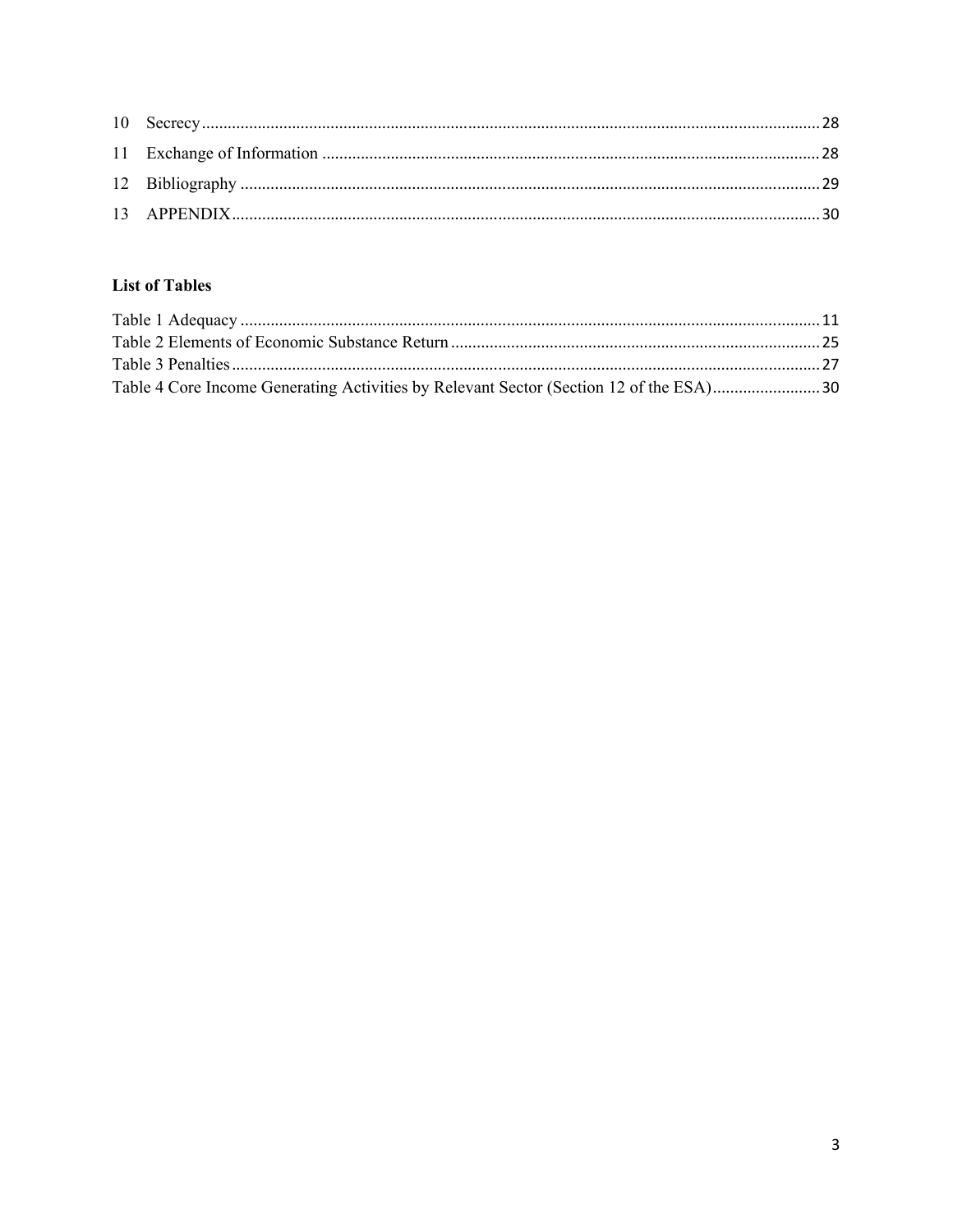# 1 Abbreviations

**BEPS**-Base Erosion Profit Shifting **CA**-Competent Authority **CARICOM**- Caribbean Community **CIGA**-Core Income Generating Activities **CoCG**-Code of Conduct Group **DTA**-Double Taxation Agreement **ESA**-Economic Substance Act No. 33 of 2019 and Economic Substance (Amendment) Act # 15 of 2020 **EU**-European Union **FHTP-**Forum on Harmful Tax Practices **FSI-**Foreign Source Income **IP**-Intellectual Property **ITA**-Income Tax Act Cap 15.02 **OECD-**Organization for Economic Cooperation and Development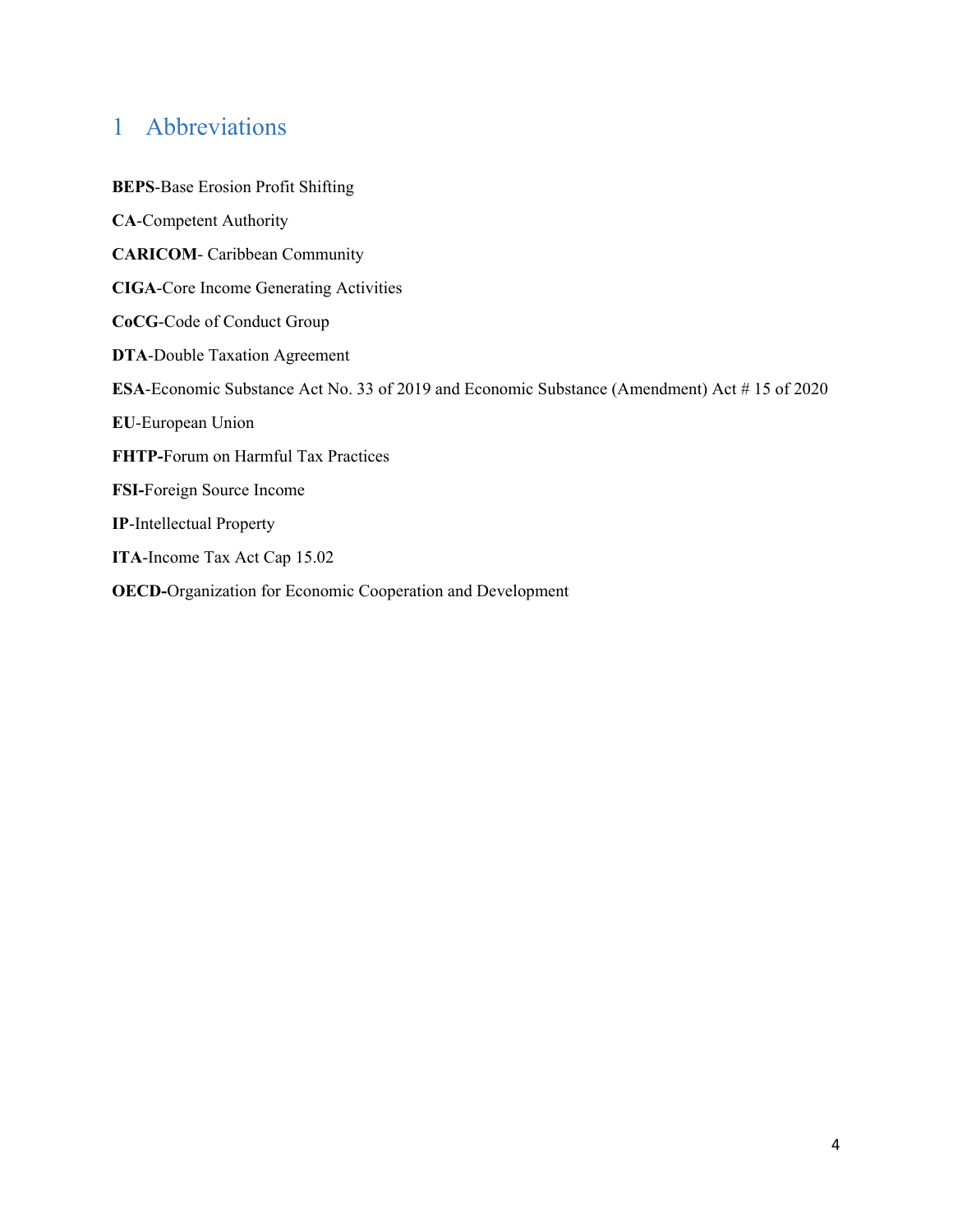# 2 Introduction and Purpose

- 1. The Economic Substance Act No. 33 of 2019 (ESA) was introduced on December 23<sup>rd</sup> 2019 and amended on December  $30<sup>th</sup> 2020$ , to ensure that Saint Lucia meets the substantial activity requirements prescribed by the Organization of Economic Cooperation and Development-Forum on Harmful Tax Practices (OECD- FHTP) and the European Union (EU) Code of Conduct Group (CoCG) (Business Taxation). These organizations seek to reduce the occurrence of base erosion profit shifting<sup>1</sup> (BEPS) by requiring that taxes within jurisdictions be aligned with value creation.
- 2. Section 11 of the ESA requires that relevant entities i) have adequate operating expenses, physical presence (premises) and employees commensurate with revenue generated; ii) are directed and managed in Saint Lucia and iii) engage in core income generating activities (CIGA) in Saint Lucia.
- 3. In accordance with section 14 of the ESA all relevant entities must meet prescribed economic substance requirements in order to qualify for the exemption on foreign source income<sup>2</sup>. The exemption on foreign source income was introduced in 2018 through an amendment of the Income Tax Act, Cap.15.02 (ITA) and applies to corporate income earned outside of Saint Lucia. The island's move to a territorial tax system inadvertently means that the corporate tax system does not entirely fit into the categories recognized by the OECD-FHTP or the  $EU^3$ . Notwithstanding, the guidelines rely heavily on the standards set by the OECD, in particular the Base Erosion Profit Shifting Action 5 Reports (2015 and 2017), to prescribe best practice principles. The reports can be accessed at https://www.oecd.org/tax/countering-harmful-taxpractices-more-effectively-taking-into-account-transparency-and-substance-action-5-2015 final-report-9789264241190-en.htm and https://www.oecd.org/tax/beps/harmful-taxpractices-2017-progress-report-on-preferential-regimes-9789264283954-en.htm respectively.
- 4. The guidelines will be updated annually, or as the need arises, to meet revised standards or to clarify concepts. It should also be noted that these guidelines are principle- based and do not cover all possible eventualities.

**.** 

<sup>&</sup>lt;sup>1</sup> Base Erosion Profit Shifting occurs where multinational enterprises exploit gaps and mismatches in tax regimes between jurisdictions.

<sup>&</sup>lt;sup>2</sup> Income accruing from a source outside Saint Lucia.

<sup>&</sup>lt;sup>3</sup> Jurisdictions with corporate tax or no and nominal tax jurisdictions (OECD-FHTP); or 2.1 and 2.2 jurisdictions (EU) respectively.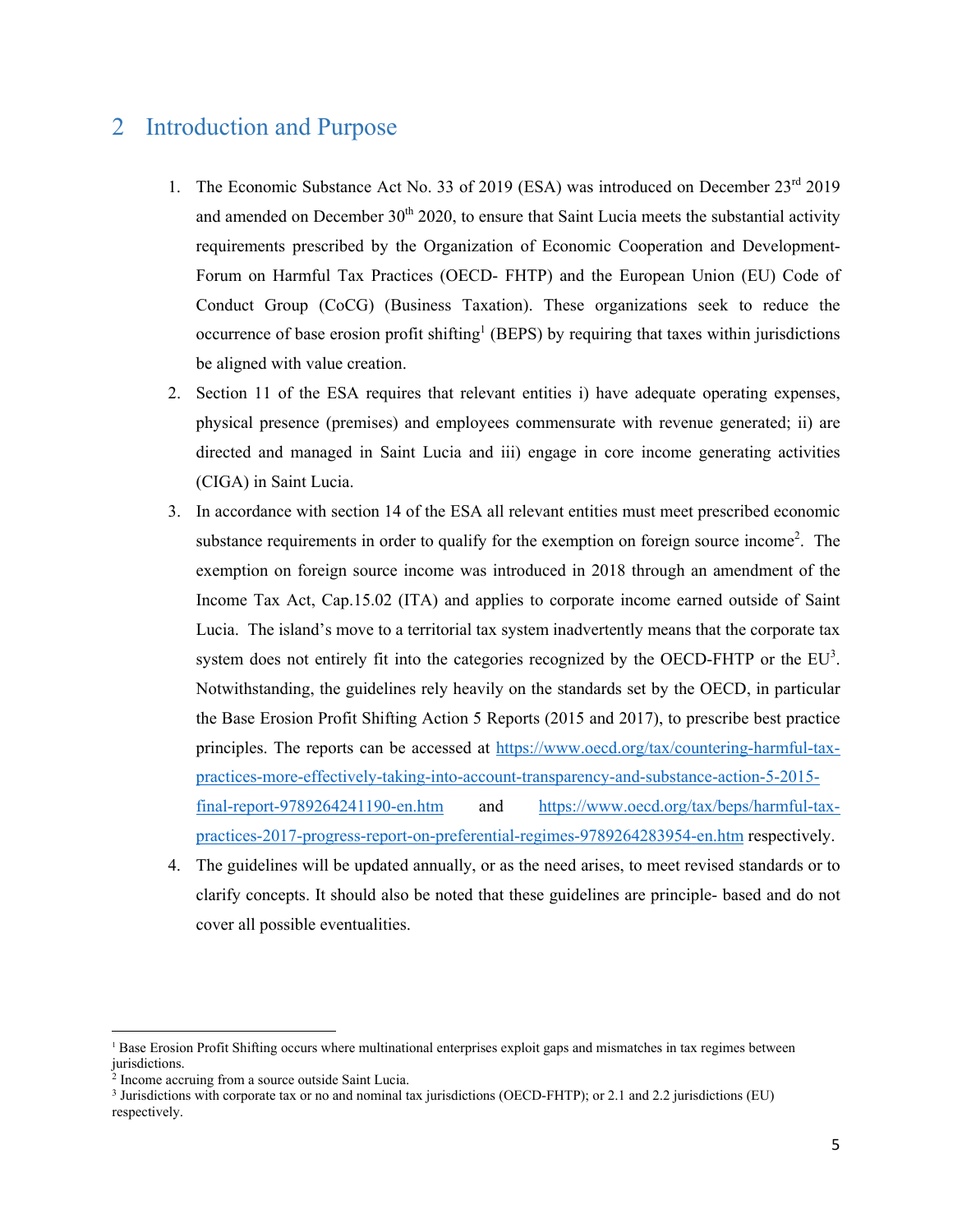- 5. This document must be used in conjunction with the Economic Substance Act # 33 of 2019; the Economic Substance (Amendment) Act #15 of 2020, the Income Tax Act, Cap.15.02 and any other information provided by the Competent Authority (CA) of Saint Lucia.
- 6. In accordance with section 24 of the ESA, the Competent Authority may issue and revise guidelines under the ESA.

# 3 Scope

- 7. Any entity that carries out activities or functions whether wholly or in part, in any of the relevant sectors listed in section 3.1 of these guidelines (Schedule 1 of the ESA) is a relevant entity. Relevant entities are subject to the ESA unless they fall into section 3, the nonapplication section of the ESA, as provided in 3.2 of these guidelines. Please note that the generation of income will not be used to determine whether an entity is subject to the ESA. The determining factor is whether the entity operates or carries on business (in other words performs functions) in any of the relevant sectors listed. For example, the main function of a holding company is therefore to hold an asset(s). An entity performing this function will be required to have economic substance, whether or not it has operations (like rental) and whether or not income is earned, and irrespective of the jurisdiction within which the asset is held.
- 8. The definition of relevant entity, as presented in section 2 of the ESA, includes: any company incorporated whether inside or outside of Saint Lucia but registered in Saint Lucia; any limited liability partnership registered in Saint Lucia and any international trust in Saint Lucia.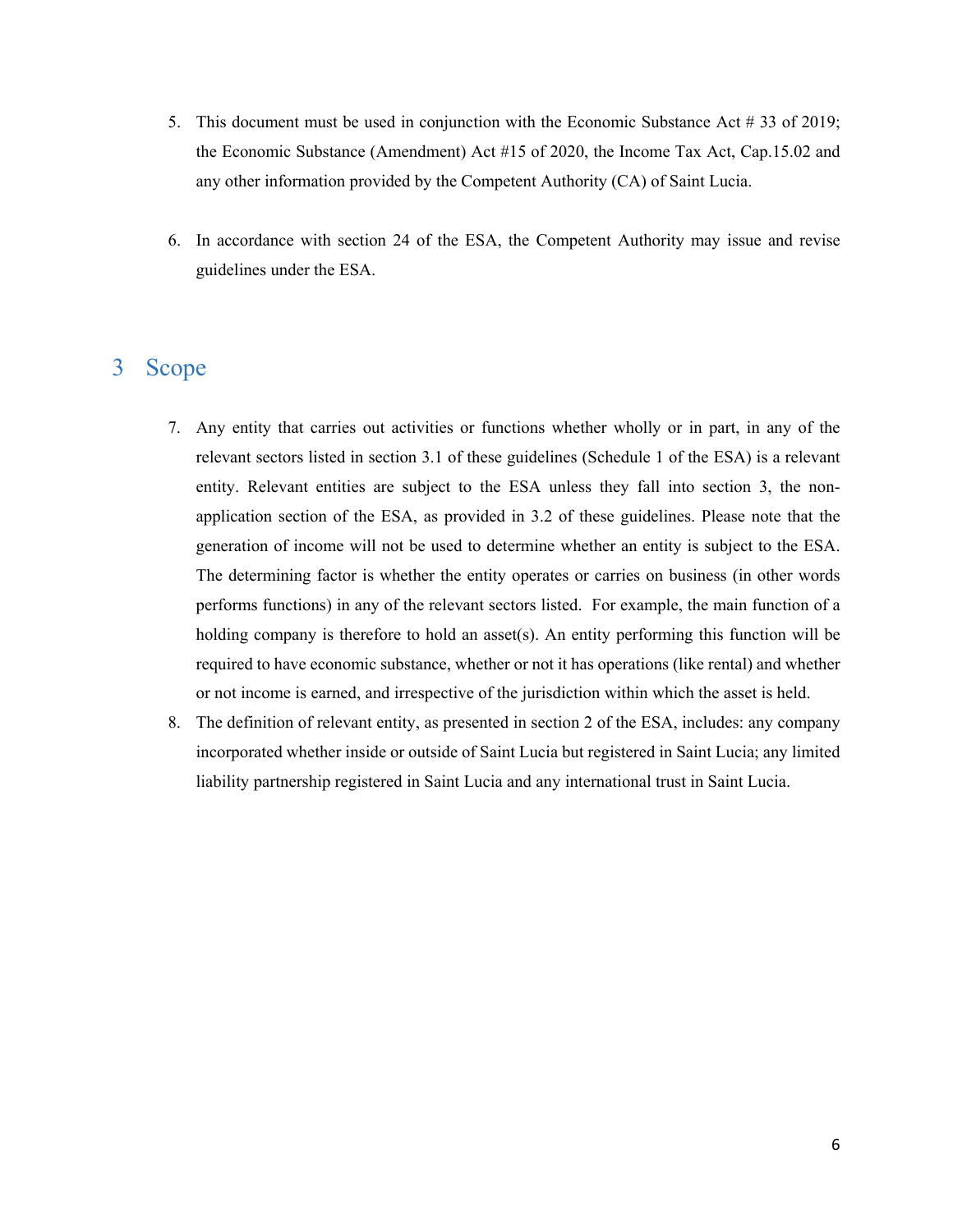## 3.1 Relevant Sectors

- 9. In accordance with Schedule 1 of the ESA, companies operating or carrying on business (functioning whether in whole or in part) in the following sectors, which are not excluded with respect to the non-application section, are relevant entities:
	- 1. Banking Business.
	- 2. Insurance Business.
	- 3. Shipping.
	- 4. International mutual funds business.
	- 5. Financing and leasing.
	- 6. Headquartering.
	- 7. Activities of a company holding tangible assets.
	- 8. Activities of a company holding intangible assets.
	- 9. Activities of a pure equity holding company.
	- 10. Distribution and service centre business.
	- 11. A combination of business or activity carried on between paragraphs 1 to10.
- 10. In addition to the above, and in accordance with section 9 of the ESA, please note that the Competent Authority may by publication in the *Gazette,* declare an entity to be a relevant entity.

## 3.2 Non-Application

- 11. Section 3 of the ESA does not currently apply to international business companies, international partnerships or international trusts created before the 1<sup>st</sup> day of January 2019. It should be **noted however that the entities created prior to this date will fall under the scope of the ESA from the 1st day of July 2021.**
- 12. The ESA does not apply to domestic companies. A domestic company, as defined in section 2 of the ESA, operates in Saint Lucia and provides goods and services solely for Saint Lucia, and is not part of a multinational enterprise group.
- 13. Section 2 of the ESA also defines a multinational enterprise group as a group of associated companies with business in two or more jurisdictions. This means that once a group of associated companies operates in Saint Lucia and within another jurisdiction, irrespective of where the other jurisdiction is located, the entity is part of a multinational group enterprise.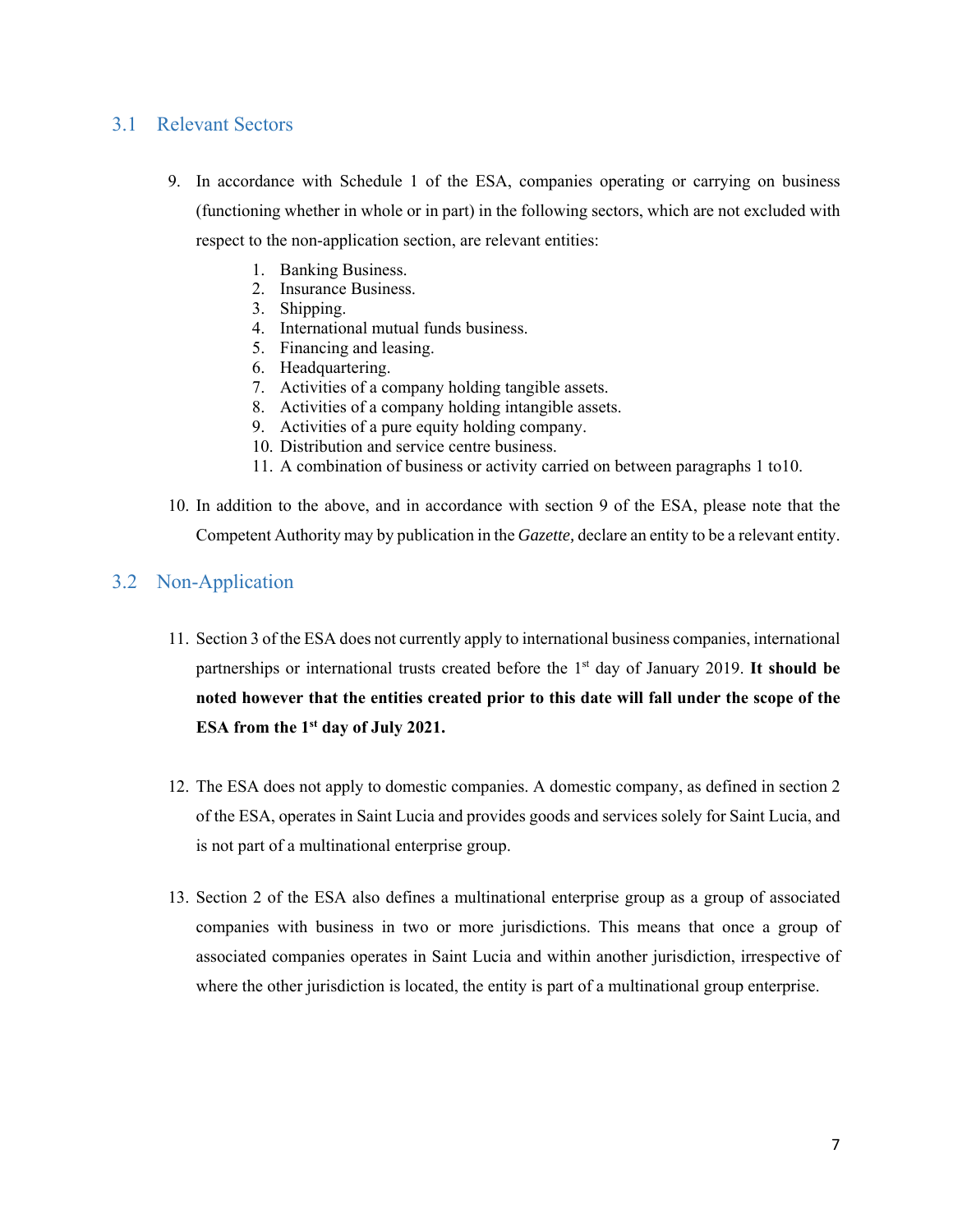## 3.3 Examples of application of ESA:

#### 14. Example 1

Institution Y is incorporated in Saint Lucia and only provides banking services to the domestic market. Institution Y does not operate in any other Caribbean island or elsewhere in the world. Institution Y is therefore not subject to the ESA (domestic entity).

#### 15. Example 2

Institution Z is incorporated in Saint Lucia and provides banking services to the domestic market and also operates in a neighbouring island. Since Z operates in more than one jurisdiction, the entity is subject to the ESA.

#### 16. Example 3

Company A is incorporated in Saint Lucia and is a multinational group enterprise involved in distribution. Company A purchases raw materials or finished products for resale to other group members. Company A is therefore a distribution and service centre business, as defined in section 2 of the ESA.

*If however no intragroup resale or provision of services occurs then the entity will not fall into the definition of a distribution and service centre business. See section 6.5.* 

#### 17. Example 4

Company X is a multinational enterprise with headquarters in Saint Lucia. All senior managers are resident outside of Saint Lucia while some board members reside in Saint Lucia. The Board meets in Saint Lucia annually to make decisions. Company X is subject to the ESA.

*18. An issue may arise as Company X will have to show how decisions are made given that the management team is outside of Saint Lucia. Bear in mind that CIGA may be outsourced but must be performed in Saint Lucia. The onus will be on the company to show how the resident Board members are suitably qualified to carry out the CIGA associated with revenue generation, and that they are indeed carrying out those tasks.*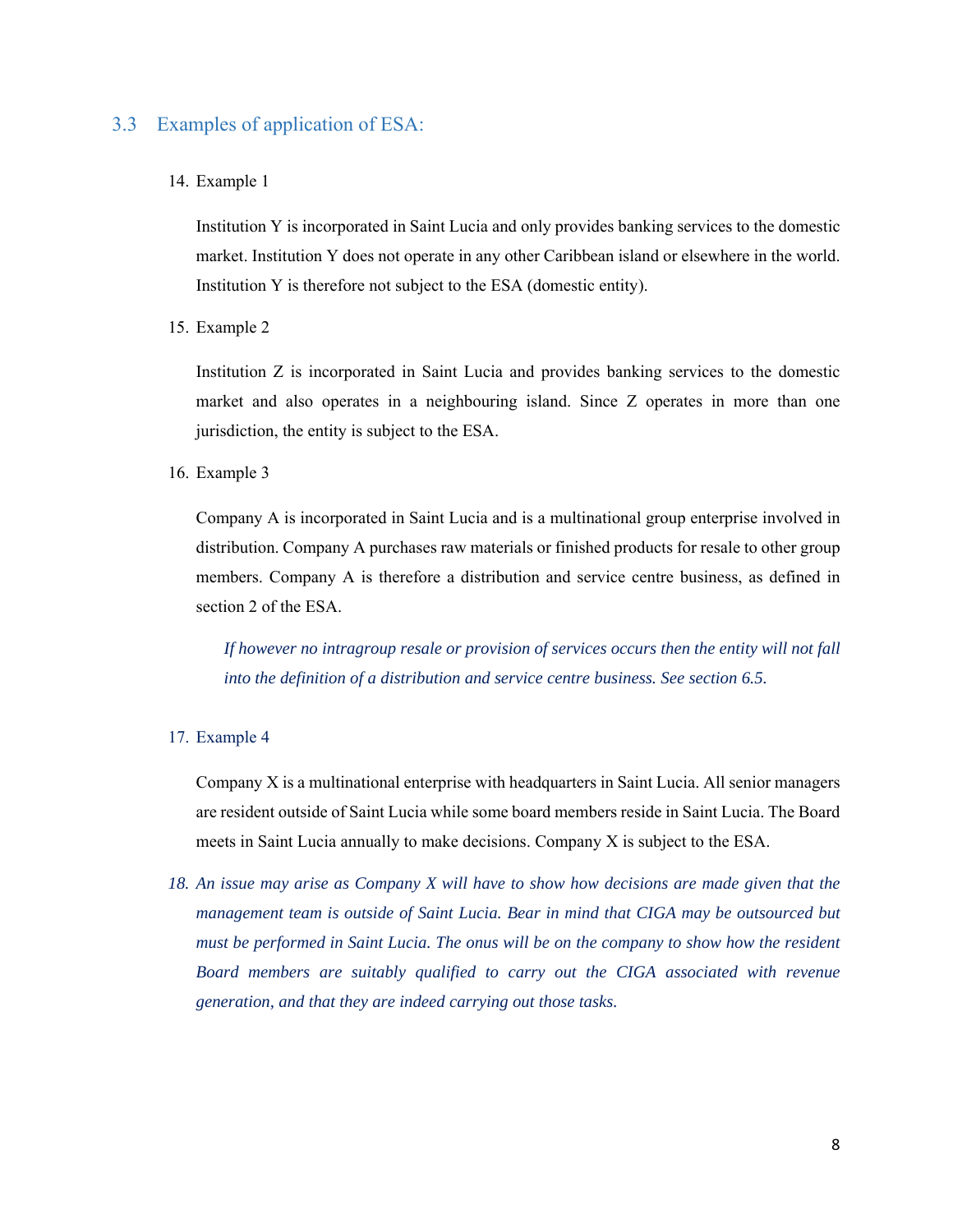#### 19. Example 5

Company Q 's sole purpose is to hold art for a wealthy European businessman. No income is earned. The company is a holding company and is therefore subject to the ESA. The company does not qualify for reduced economic substance requirements as it does not hold equity participations. The CA will however take into consideration the fact that the entity is passively holding the asset. In general, the level and type of income, if earned, and the nature of a business will be used to make a determination. Please see 6.3.

20. Section 10 of the ESA also permits the Competent Authority to exclude, by publication in the Gazette, relevant entities wholly owned by the Government.

# 4 Interpretation of "Adequate"

- 21. For the purposes of the ESA, the ordinary dictionary meaning of the word adequate, as provided in the Oxford Dictionary of English, that is "*satisfactory or acceptable in quality and quantity"* will be used for interpretation. What is adequate for each relevant entity will depend on the nuances of that entity and directors and managers should, in good faith, make arrangements to suit. It is therefore envisaged that every entity will use good business sense and judgement in order to determine the minimum standards necessary for efficient operation, please see Table 1, on page 11.
- 22. At present, the best practice guidance for the interpretation of the word adequate is the OECD standard. Said standard does not currently prescribe specific figures, calculations, or ratios to further define the term. The CA will therefore follow best practice principle and will not venture to define the term at this point in time.
- 23. Pursuant to section 15 of the ESA, the CA may issue notice to a relevant entity to comply with economic substance requirements.
- 24. The CA will continue to monitor directives issued by the OECD in relation to the definition and interpretation of 'adequate', as it pertains to economic substance, and will make the necessary updates to this document as time progresses.
- 25. Pursuant to section 11 (9), each relevant entity must ensure that records, which demonstrate the adequacy of the arrangements, are kept, and maintained for a period of up to six (6) years after the end of each year of income.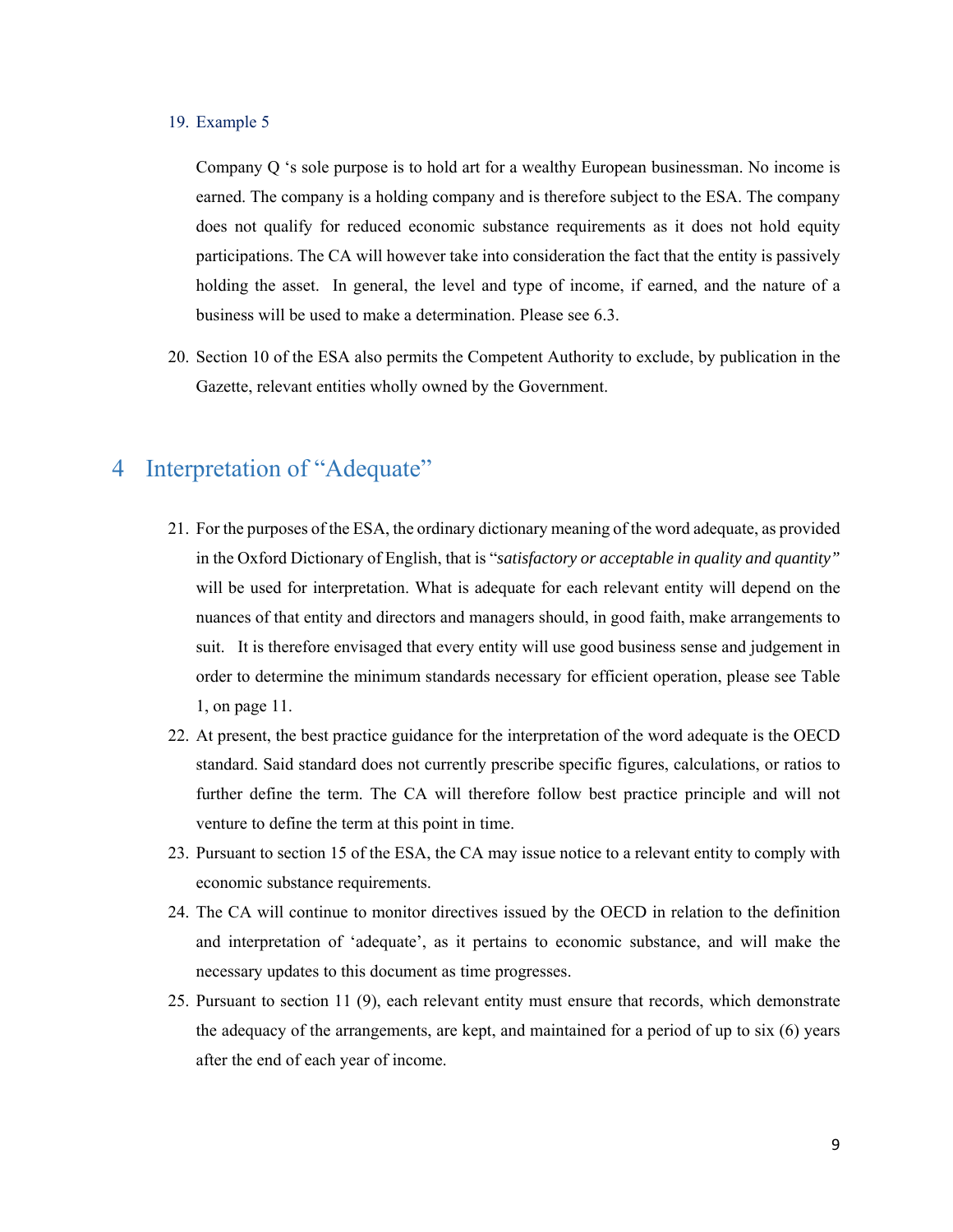# 4.1 Adequate physical presence:

- 26. All relevant entities are expected to have a physical presence in Saint Lucia. Where premises are shared, it will be necessary for a relevant entity to show that the space allocated for business is adequate for its operation.
- 27. The premises whether leased, rented, or owned, in Saint Lucia must be adequate for the effective management of the relevant entity.
- 28. Over time, comparative data will be gathered to further assist in determining the adequacy of physical presence.

# 4.2 Adequate expenditure proportionate to the level of activity

- 29. It is necessary in every instance for a relevant entity to show that it has incurred adequate expenses commensurate with the CIGA being conducted in Saint Lucia.
- 30. Over time, comparative data will be gathered to further assist in determining the adequacy of expenditure.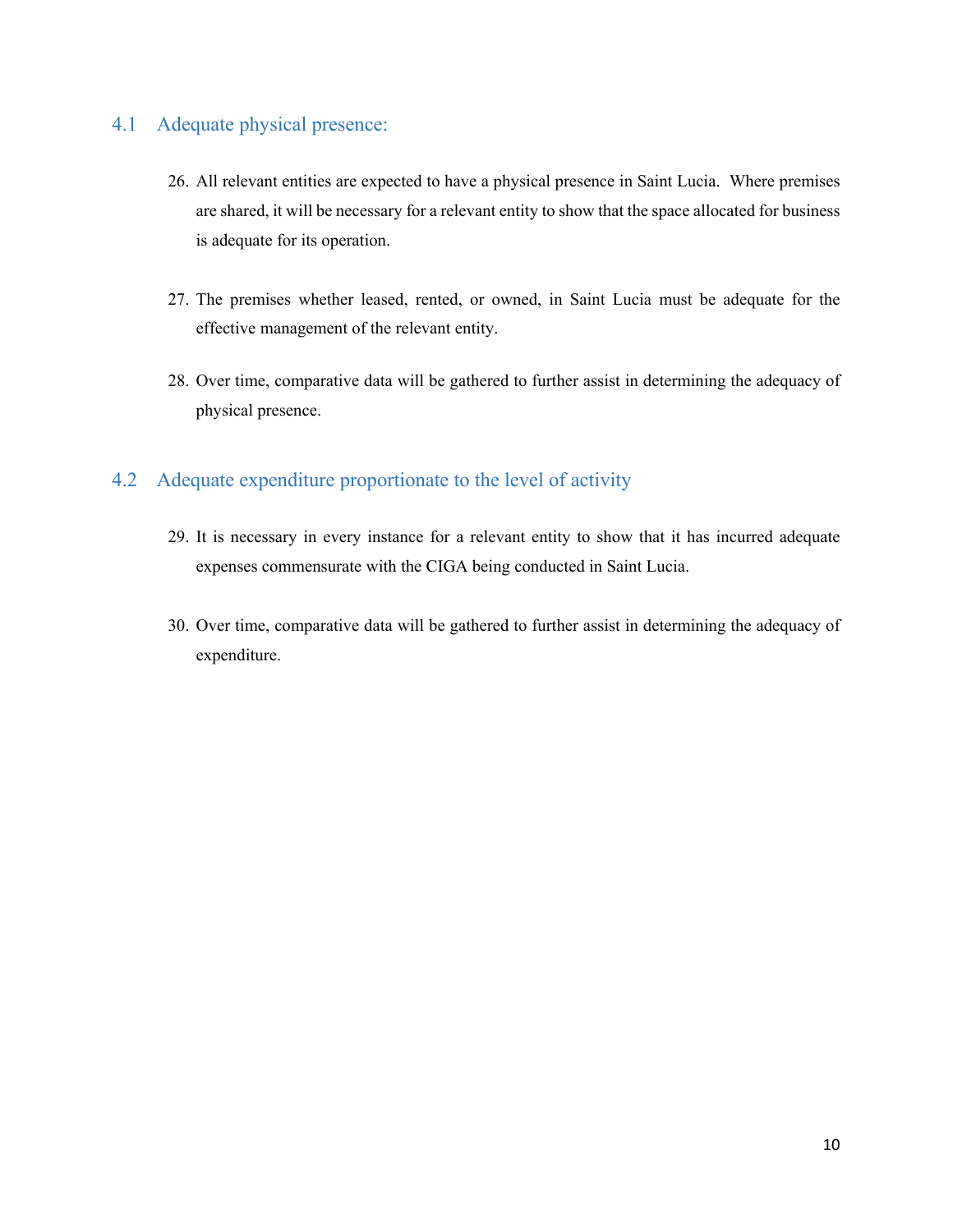#### *Table 1 Adequacy*

| Adequate in the case of:                       | <b>Means</b>                                        |  |  |
|------------------------------------------------|-----------------------------------------------------|--|--|
| Physical assets                                | Appropriate place of business, plant, property and  |  |  |
|                                                | equipment whether leased, owned or rented, in       |  |  |
|                                                | Saint Lucia                                         |  |  |
| Employees                                      | Suitably qualified whether full time or part time.  |  |  |
|                                                | Hours of work must be monitored and readily         |  |  |
|                                                | available if individuals work for more than one     |  |  |
|                                                | unrelated entity. Individuals cannot simultaneously |  |  |
|                                                | perform tasks for different relevant entities.      |  |  |
| Directors/Management                           | Have necessary knowledge and expertise and must     |  |  |
|                                                | be able to make critical decisions.                 |  |  |
| Operating Expenses of an Intellectual Property | Level<br>be<br>of<br>operating<br>expenses<br>must  |  |  |
| $(\text{IP})$                                  | commensurate with income generated by<br>the        |  |  |
|                                                | entity.                                             |  |  |

# 5 Core Income Generating Activities

- 31. In accordance with section 12 of the ESA, each relevant entity **must engage** in the CIGA associated with its relevant sector, as shown in Table 4 in the Appendix. CIGA are the critical activities that generate the income of an entity. One or more of the activities listed must be performed in Saint Lucia in order for the relevant entity to meet the economic substance requirement. Where there is a combination of relevant sector activities, the relevant entity must show evidence of economic substance in relation to each activity.
- 32. For the purposes of the ESA, CIGA may be outsourced; however, relevant entities must be able to demonstrate adequate supervision of the activities that must be conducted in Saint Lucia.
- 33. Where the CIGA involves making relevant decisions, a quorum of directors with the necessary knowledge and expertise must make the decisions in Saint Lucia. Meetings of the board must be conducted in Saint Lucia at a frequency appropriate for effective decision making. Again,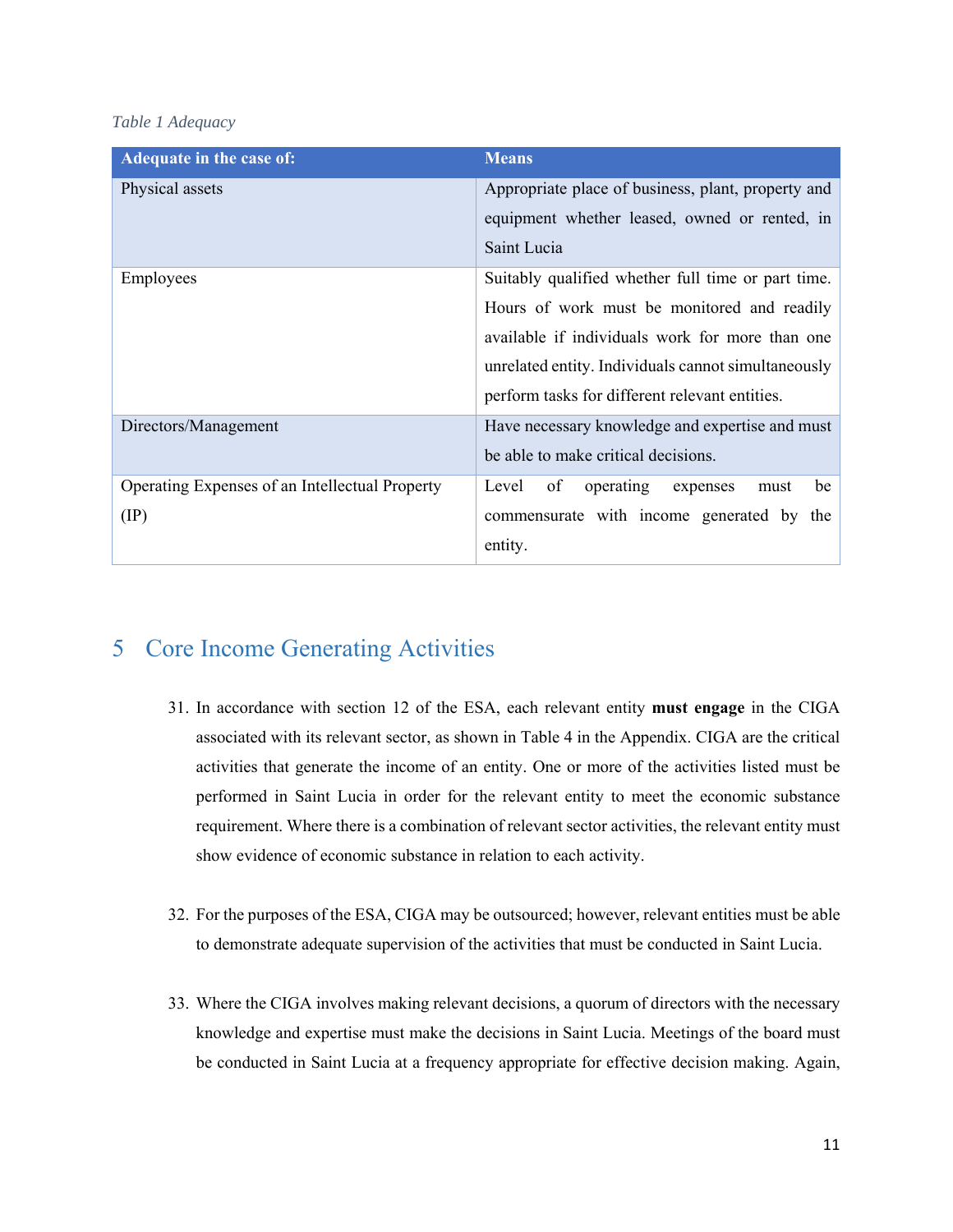the CA is relying on the best practice provided by the OECD. At present, the frequency of meetings has not been prescribed by the body.

34. It is not necessary for a relevant entity to perform every CIGA listed in the legislation in relation to its relevant sector

# 6 Elements of Economic Substance

- 35. In order to satisfy the economic substance requirements stipulated in section 11 of the ESA, a relevant entity must meet the following criteria **annually**:
	- 1. Be directed and managed in Saint Lucia;
	- 2. Have an adequate number of qualified employees; whether employed directly or by third parties and whether employed full time or part time;
	- 3. Have an adequate physical presence;
	- 4. Have adequate operating expenditure proportionate to the level of activity in Saint Lucia; and
	- 5. Conduct core-income generating activities in accordance with section 12 of the ESA, please see Table 4 in the Appendix.
- 36. Notwithstanding the above, the requirements of economic substance are reduced for pure equity holding companies. In addition, intellectual property companies must utilise the nexus calculation, in schedule 2, to determine the amount of income which will qualify for the foreign source income exemption. Conversely, it is presumed that high-risk intellectual property companies do not have economic substance and that such entities must provide additional information and undergo further scrutiny and stricter review to rebut this. (Please see 6.1.5)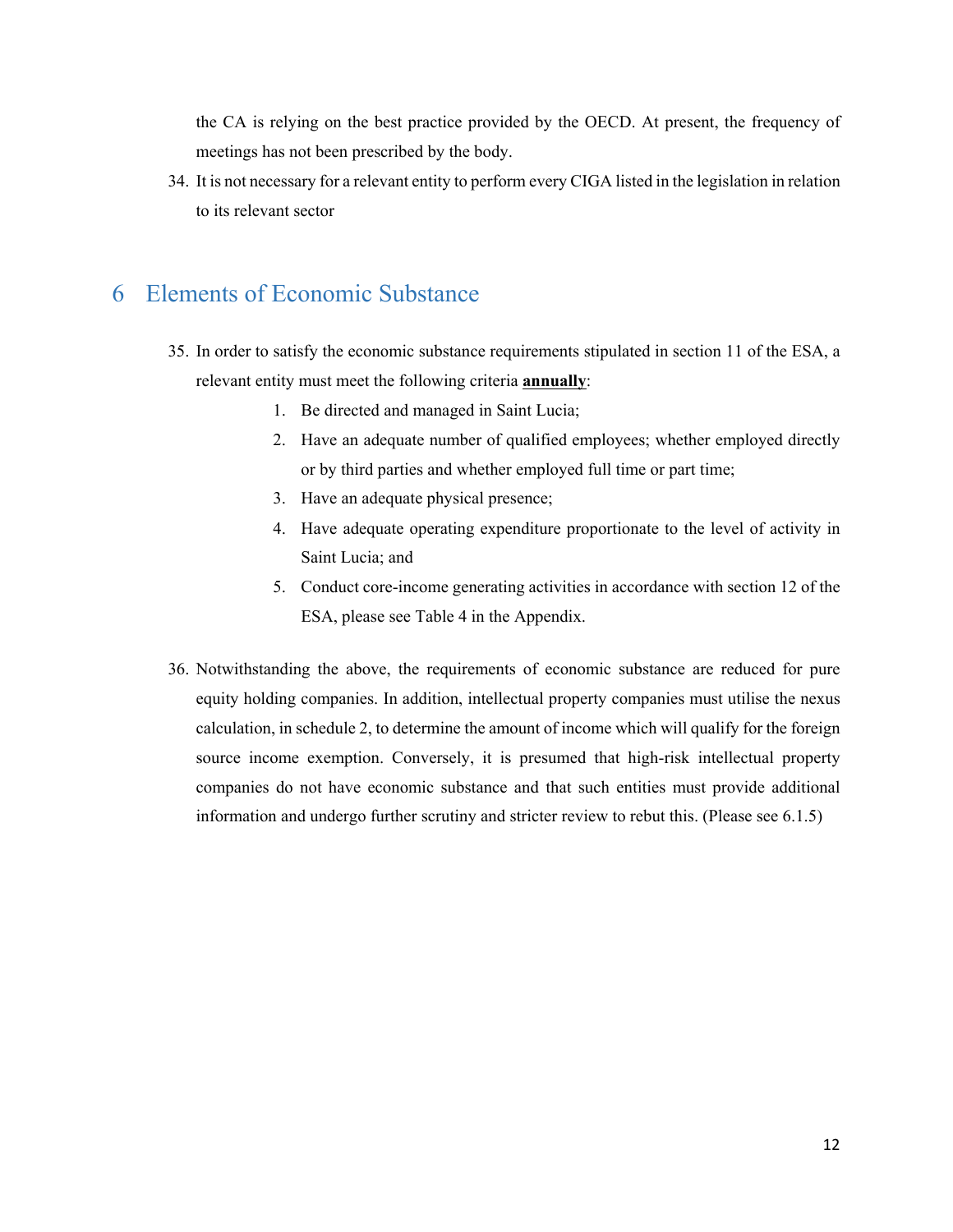## 6.1 Holding Intangible Assets

#### 6.1.1 Intellectual Property Assets

37. Section 2 of the ESA provides the following definition:

"intellectual property asset" means -

- (a) a patent;
- (b) technical know-how;
- (c) an industrial design;
- (d) copyrighted software;
- (e) other similar assets which are functionally equivalent to patents and;
- (f) assets that are non-obvious, useful or novel;

where said assets are legally protected and subject to approval and registration processes.

- 38. Given the list above, trademarks and other similar forms of IP; that is IP related to marketing and branding activities, are not eligible for the foreign source income exemption. IP entities holding such assets will therefore be taxed at the corporate tax rate under the Income Tax Act, Cap.15.02. In accordance with section 2 of the ESA, holding intangible assets such as trademarks and similar assets relevant to marketing and branding do not form part of a relevant sector.
- 39. Notwithstanding the above, the provisions of Articles 6, 7, 8, 11, 12, 13 and 14 of the CARICOM Double Taxation Agreement, Cap.19.05 take precedence and will be applied to income accruing from a source within CARICOM.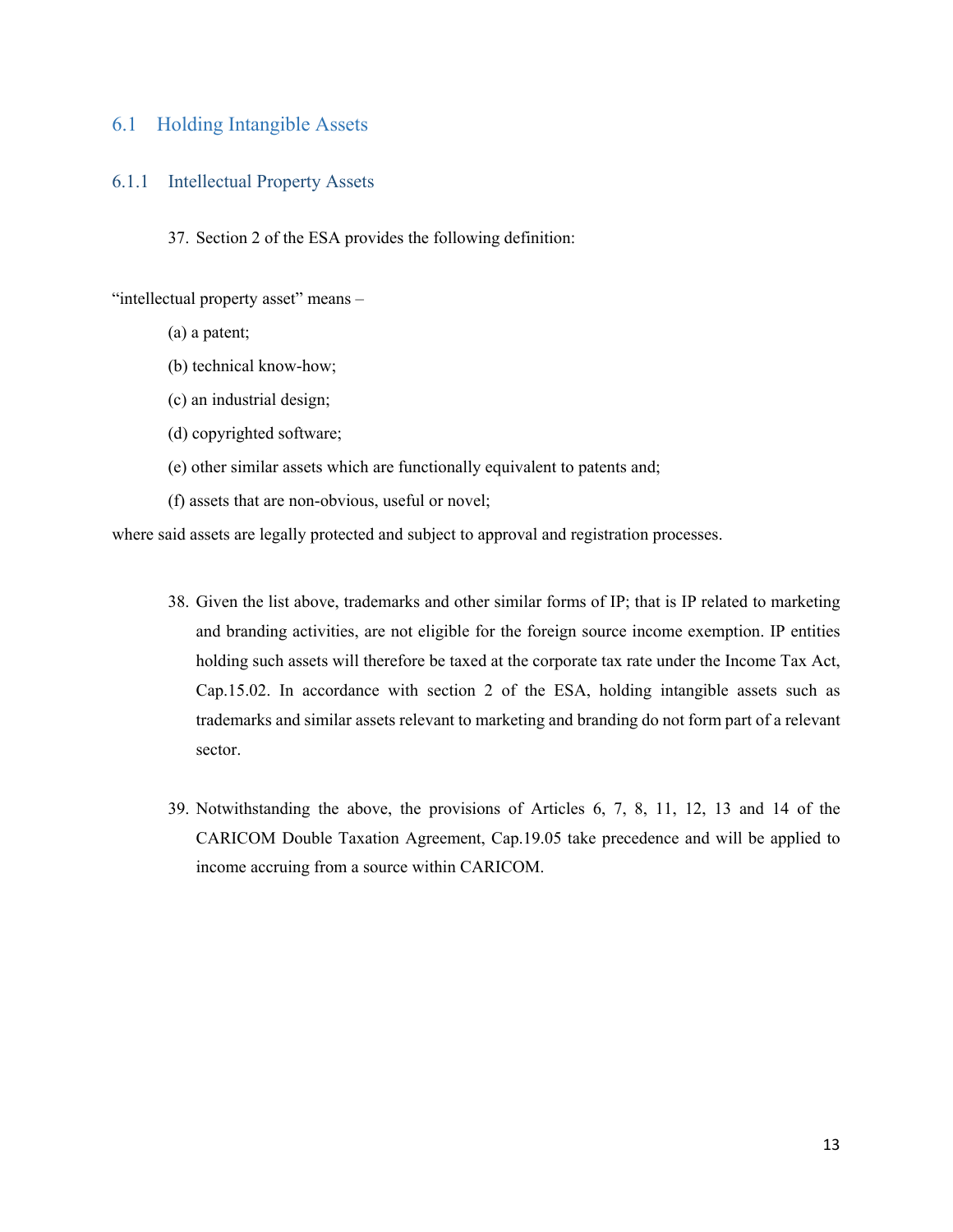#### 6.1.2 Nexus Approach

- 40. Saint Lucia introduced a territorial tax regime in December 2018. This regime does not fit entirely into the standards set for no and nominal tax jurisdictions and jurisdictions with corporation tax requirements as they relate to economic substance. As such, a mixed approach, particularly with respect to companies holding intangible assets was required. Hence the utilization of the nexus approach.
- 41. Pursuant to section 11 of the ESA, and intellectual property company must establish a relationship between the expenditure and income of IP assets. To determine the amount of IP income which can benefit from the exemption on foreign source income, an entity needs to apply the formula below. In addition, the entity must receive no more than 50 million Euros (or XCD equivalent) globally and 7.5 million Euros (or XCD equivalent) locally, in turnover using a five (5) year average.

#### 6.1.3 The Nexus ratio

42. The formula and criteria required to apply this ratio are presented in section 11 and schedule 2 of the ESA. These are elaborated upon below:

| Qualifying expenditures incurred to<br>develop IP asset | Overall income from the<br>IP asset | $=$ | Income receiving tax<br>benefit |
|---------------------------------------------------------|-------------------------------------|-----|---------------------------------|
| Overall expenditures incurred to<br>develop IP asset    |                                     |     |                                 |

- 43. *Qualifying taxpayers* include i) resident companies ii) domestic permanent establishments of
- 44. foreign companies and iii) foreign permanent establishments of resident companies which are taxable in Saint Lucia. (The permanent establishment must be in operation when the income is earned for the income earned by the head office to qualify.)
- 45. *Qualifying expenditure* must be incurred by a qualifying taxpayer and must be directly connected to the IP asset. Qualifying expenditure includes salaries, wages, direct costs, overhead costs associated with research and development, cost of supplies used to advance knowledge and overcome obstacles related to technology.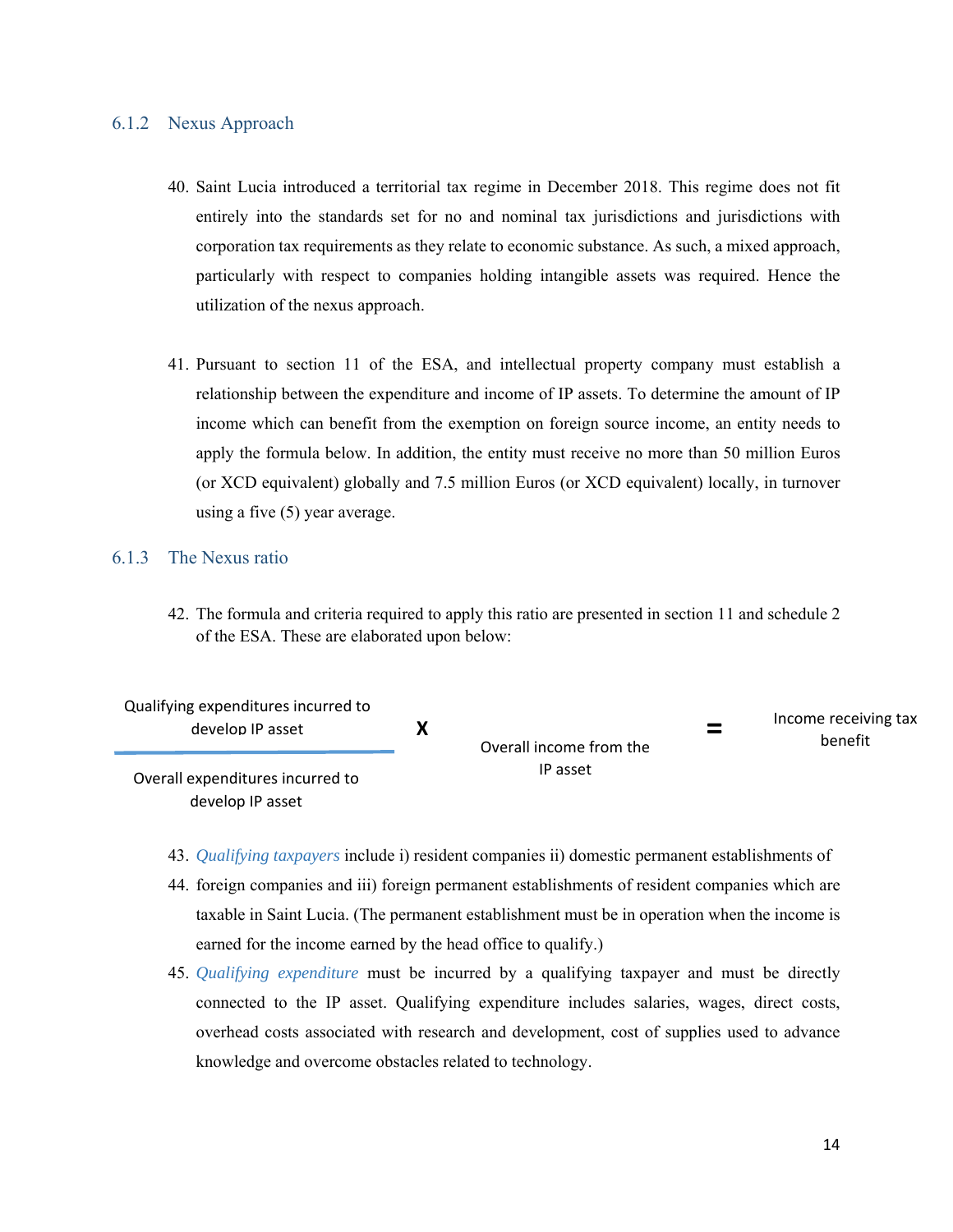- 46. Interest payments, building costs, acquisition costs and other costs which cannot be directly linked to research and development do not qualify.
- 47. Qualifying expenditures should be used in the calculation in the year they are incurred irrespective of the accounting treatment used in tax calculations.
- 48. *Uplift* allows entities to include the costs of acquiring IP assets and or outsourcing research and development. A 30% uplift may be applied to qualifying expenditures, provided that the new amount does not exceed overall expenditure. The maximum amount admissible is therefore 100%.
- 49. *Overall expenditures* are the sum of qualifying and non-qualifying expenditure. Expenditure on failed research and development is not typically included in the nexus calculation. Shared research and development costs however, can be apportioned on a pro rata basis.
- 50. *Overall income* is limited to IP income and should be calculated using the formula; overall income = gross IP income minus IP income allocable to IP income. (IP income includes royalties, capital gains and income from the sale of IP assets.)
- 51. The qualifying taxpayer should undertake most of the research and development activities. Tasks may however be outsourced to unrelated parties.
- 52. Only the expenditure incurred for improving acquired IP is allowed. If IP is acquired from related parties then, additional transfer pricing documentation is required.

### *6.1.3.1 Required documentation*

- 53. The following documentation is required for IP entities operating in Saint Lucia:
	- Information on how the IP assets are being tracked
	- **H** The IP business model
	- **H** Information on the qualifying IP asset
	- $\downarrow$  Deductions made in calculations
	- $\downarrow$  Link between IP asset and research and development
	- ₩. Information tracking expenditure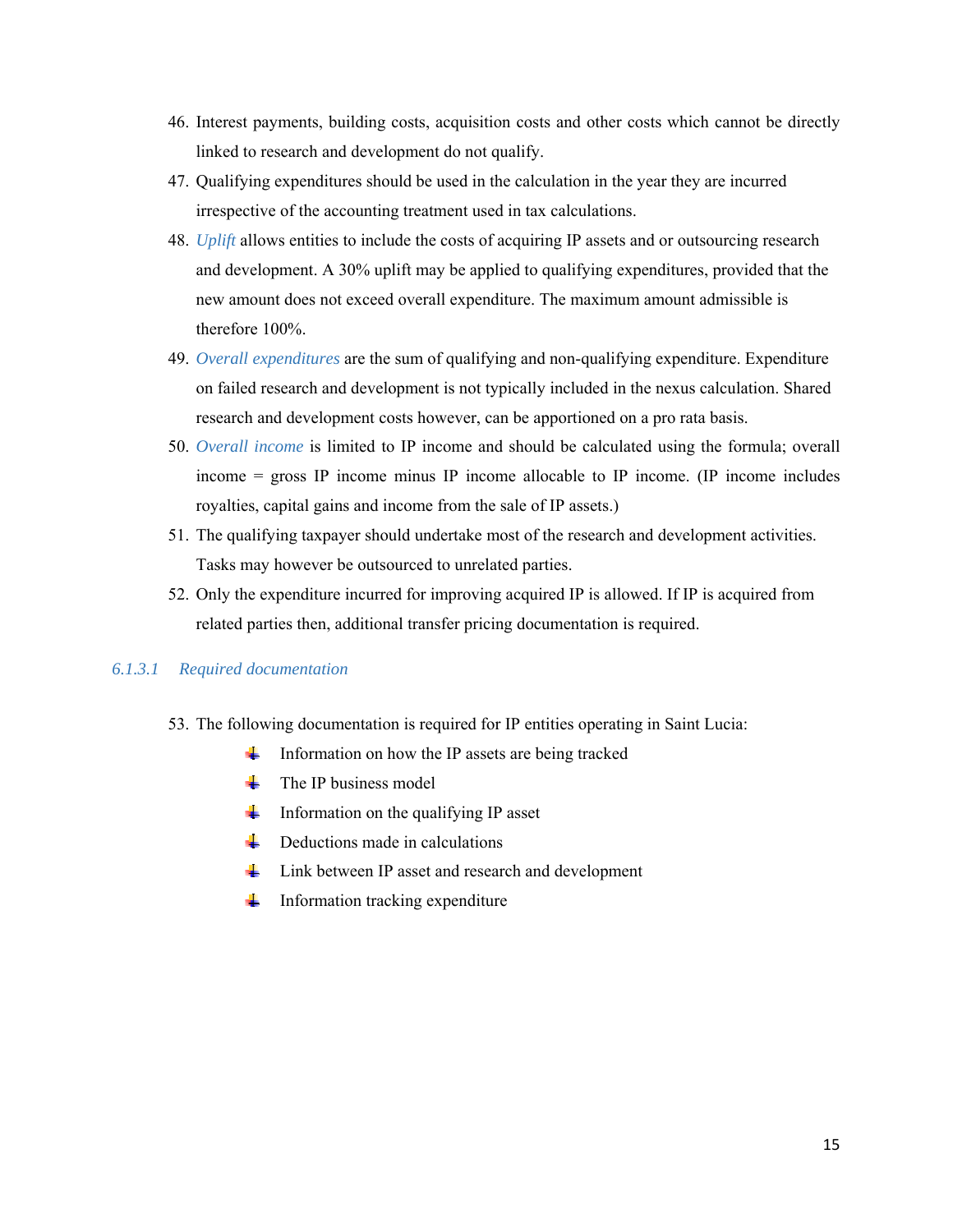#### 6.1.4 Rebuttable Presumption

- 54. In accordance with section 11(8) of the ESA, a high risk intellectual property company will be given the opportunity to prove that more income should be permitted to benefit from the IP regime, if they have undertaken substantial qualifying research and development costs.
- 55. As part of the rebuttal, entities would need to demonstrate economic substance by providing additional information including, but not limited to:
	- Detailed business plans, which demonstrate the commercial rationale for holding the IP assets in Saint Lucia.
	- Employee information, including level of experience, type of contracts, qualifications, and duration of employment; and
	- Evidence that decision-making is taking place within Saint Lucia as opposed to the periodic decisions of non-resident board members.

## 6.1.5 High Risk Intellectual Property Companies

56. A high risk intellectual property company is defined in section 2 of the ESA as one which:

a. Owns intellectual property (IP) assets which i) have been acquired from related parties or are funded by research and development which takes place outside of Saint Lucia and ii) are licensed to related parties or generate income as a consequence of activities which are performed by foreign related parties.

#### **Or**

- b. Owns IP assets but does not carry out research and development CIGA in Saint Lucia.
- 57. Income derived from such intellectual property assets can pose a high risk for the artificial shifting of profits. The mitigation of this high risk is evidenced by the presumption of noncompliance with the economic substance requirements. Notwithstanding, this presumption is rebuttable in order to prevent attempts to reduce risk from inadvertently prohibiting activities that constitute real economic activity.
- 58. In accordance with section 11(8) a relevant entity would need to provide evidence that the income generated is directly linked to activities undertaken in Saint Lucia as opposed to in a foreign jurisdiction, in order to rebut the presumption.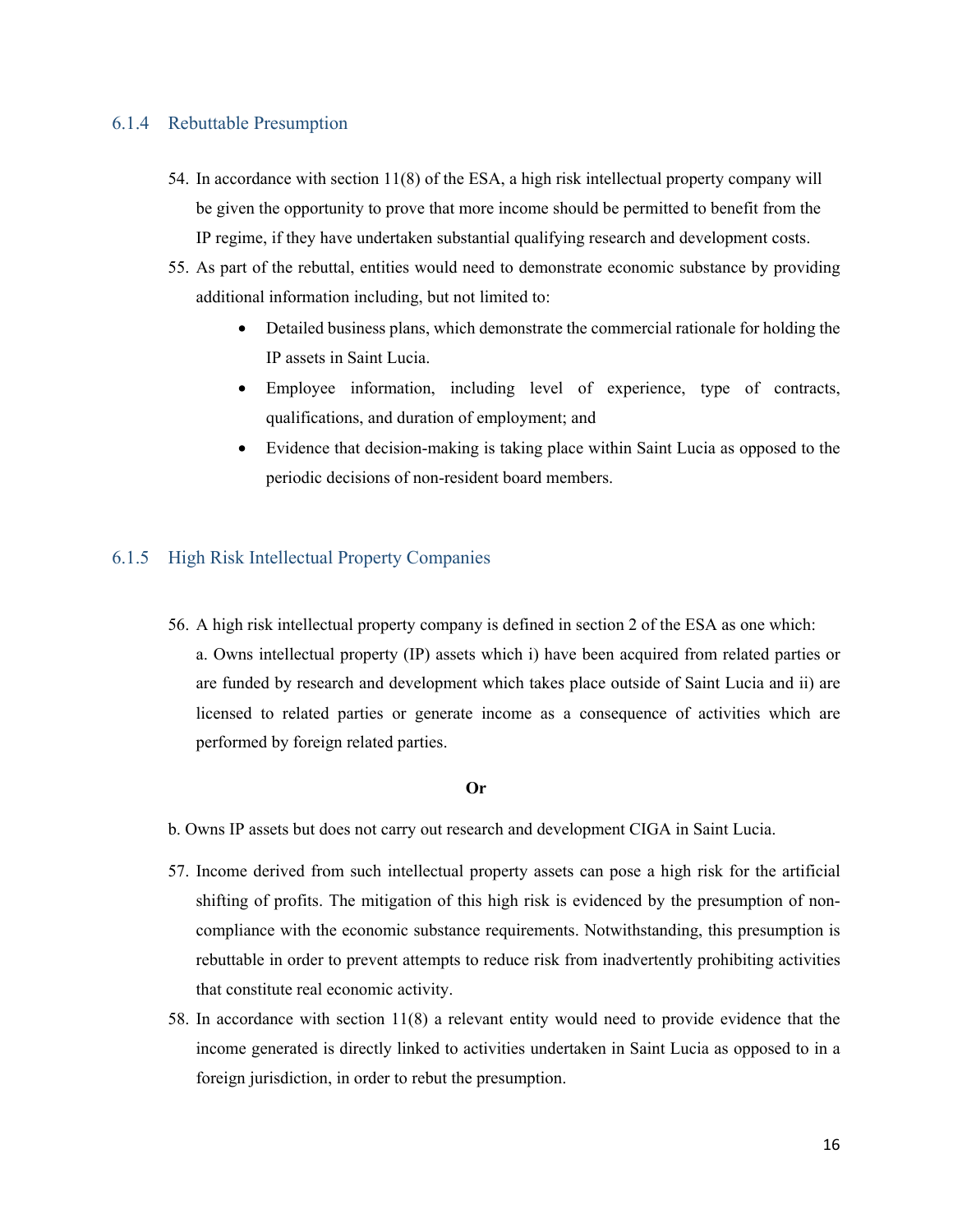59. In this regard, entities need to provide current and historic evidence that shows that there is a high degree of control over the development, exploitation, maintenance, enhancement and protection of the intangible asset in Saint Lucia. There should also be evidence that this is overseen by an adequate number of full-time employees with the necessary qualifications to carry out the required tasks. These employees must reside in Saint Lucia permanently and must perform their key business-related activities in Saint Lucia.

## 6.2 Pure Equity Holding Companies

 $\overline{a}$ 

- 60. Pure equity holding companies are defined as those which hold only equity participations<sup>4</sup> and earn only dividends and capital gains. Pure equity holding companies are subject to reduced economic substance requirements and are merely expected to:
	- a. Comply with applicable filing requirements under the Companies Act, Cap.13.01, the Income Tax Act, Cap.15.02 and the International Business Companies Act, Cap.12.14.
	- b. Show evidence of adequate human resource capacity for holding and managing the interests and shares of the entity in Saint Lucia.
- 61. Income which is incidental to holding pure equity assets (for example, interest earned from depositing dividends in a bank) will not change the nature of this type of entity to the extent that this is not actively managed by the entity to earn income. In the event that the entity is actively investing and calculating risks associated with the assets; such an entity cannot be deemed a pure equity holding company. In such cases the entity holding the asset may then be deemed a headquarter company.
- 62. It is critical that relevant entities provide a complete list of their CIGA; so that they can be categorized appropriately.

<sup>&</sup>lt;sup>4</sup> Equity participations are interest in a firm in the form of equities. https://stats.oecd.org/glossary/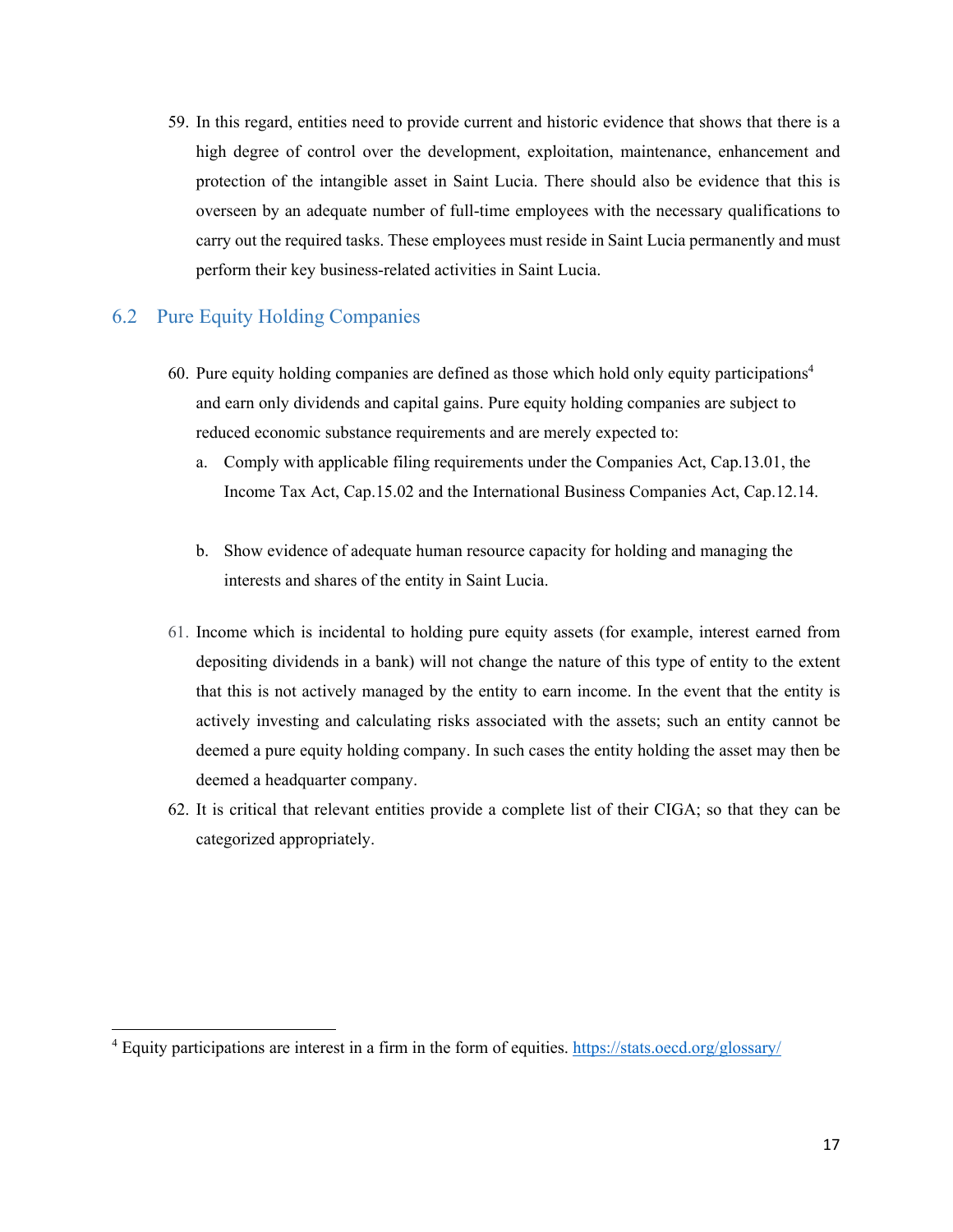### 6.3 Holding tangible assets (house, art, land)

- 63. A company which holds assets, whether passively or actively, **other than equity participations is not a pure equity holding company,** and as such said entity does not automatically qualify for reduced economic substance requirements. Such entities will need to show proof that they have engaged in core activities associated with the type of income generated.
- 64. **If the asset is being passively held and earns no income however, then the CA will not expect that CIGA, staff or premises will be required for holding this asset (except for the office of its Registered Agent and the functions carried out by this agent to manage the asset).** Monitoring will however be required. To this end, the economic substance filing for this entity will include financial information (expenses, value of assets) and a list of the assets and their location.
- 65. If an entity passively holds a portfolio (including bonds) and earns interest as well as dividends but does not actively trade, then the CA will also take this into consideration when determining the physical premises and employees required to merely hold said assets. If active trading and calculation of risk occurs, then the entity is not merely holding the asset. The CIGA performed by each entity will therefore be considered to determine the economic substance required.
- 66. Please bear in mind that entities can operate in one or more relevant sector.
- 67. Example 1

Holding company EFG is incorporated in Saint Lucia and holds a house in island B for nonresidents. The house is a **family property and earns no income**. EFG is subject to the ESA as it operates in a relevant sector, however since the entity is not earning income it is not an immediate BEPS concern. EFG will be required to provide the CA with financials (expenses, value of assets) and details of the assets held including their value but will not be required to have CIGA or provide information on staff and premises required to manage the assets; beyond the resources of the Registered Agent/Trustee.

In the event that EFG begins to earn income from this asset, the entity will need to provide additional information, consistent with the economic substance requirements in section 12 of the ESA, to the Competent Authority in terms of staff, CIGA and premises.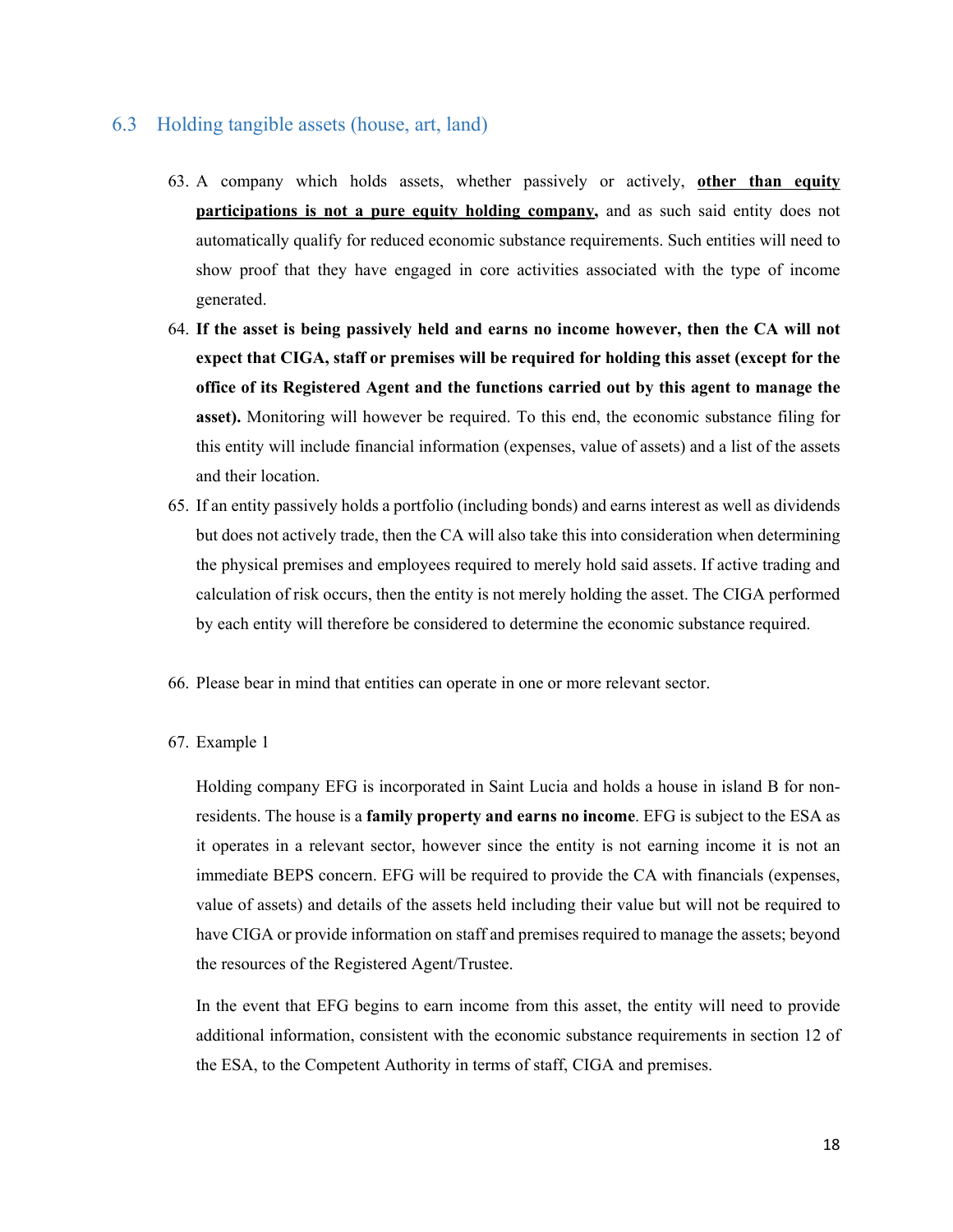#### 68. Example 2

Boat and Art Co. is a Saint Lucian international business company holding a boat and artwork for an individual who lives in country Z. The company earns no income as it is passively holding the asset. The entity will not be required to have economic substance in terms of CIGA, staff and premises but will file information regarding the assets held and financials. If the assets of the company are rented then additional economic substance requirements, consistent with section 12 of the ESA, will be imposed.

69. Notwithstanding, companies holding tangible assets are subject to the provisions of Article 6 the CARICOM Double Taxation Agreement, Cap.19.05, if said assets are located in a CARICOM member state.

## 6.3.1 Personal Portfolio Holding Companies

- 70. A personal portfolio holding company, is a holding company set up to hold assets for individuals. These assets may be tangible or intangible.
- 71. Personal portfolio holding companies hold a variety of assets for private individuals. If these entities hold only equity participations in more than one company and hold no other type of financial instrument, they are deemed to be pure equity holding companies. However, if said entities hold more than equity participations, then they do not fall into the category of pure equity holding companies and would need to meet the economic substance requirements of holding companies. These entities will be required to show the CIGA which lead to the generation of the income earned.

#### 72. Example 1

Entity D is a personal portfolio holding company which holds assets for a businessman. The portfolio is diversified and includes stocks and bonds. Entity D actively trades and invests assets on behalf of the businessman. Entity D will be required to show the core activities associated with the type of income earned.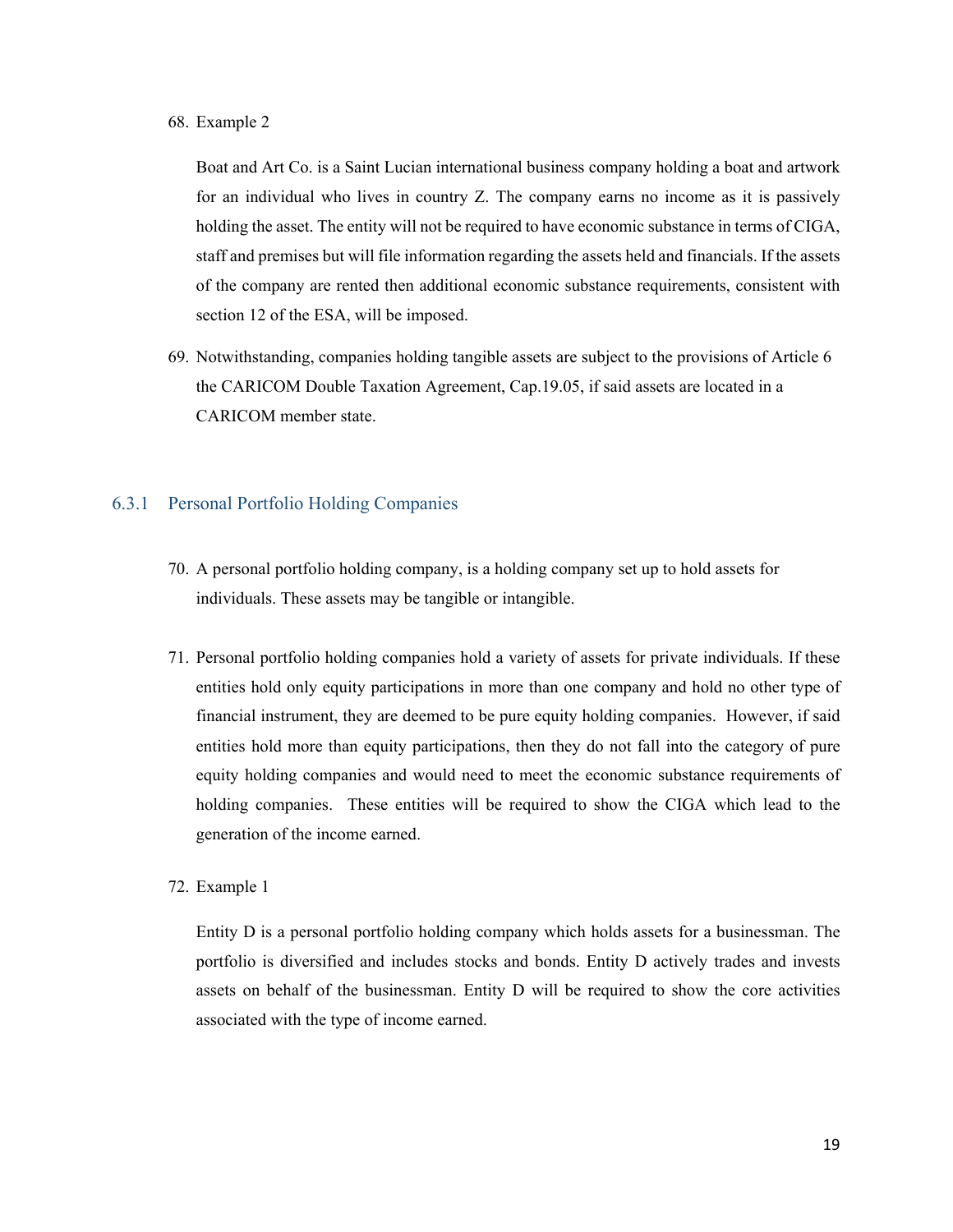### 6.4 Fund Management (International mutual fund business)

- 73. Section 2 of the International Mutual Fund Management Act, Cap. 12.16 defines an international mutual fund business as engaging in the business of establishing and operating or attempting to establish or operate mutual funds in Saint Lucia. An international fund manager is a person who holds a valid international public mutual fund manager licence; whose services include i) the management of the International mutual fund business and ii) the provision of investment advice to the mutual fund.
- 74. Please note that only international mutual fund managers, as defined by the International Mutual fund Act, Cap.12.16, currently fall into the scope of the ESA. The CA however envisages that a broader and more appropriate definition will be released shortly.
- 75. The taxation of the fund manager in non-IP regimes is the focus of the OECD. As such, neither the investment fund nor the investors in the fund come into question. International mutual fund managers incorporated in Saint Lucia must therefore have a staff complement and premises to conduct their duties. Please note that international mutual fund managers do not outsource their CIGA. They actively engage in buying and selling assets and calculating the risks associated with these decisions.
- 76. Example 1

If there is a standing order instruction given to indicate that interest should be deposited in Bank A once received and there is no further decision making in this regard, then this is different to the entity seeking and making investment decisions. The treatment of the entity will therefore be determined on a case-by-case basis.

77. Example 2

Investments Inc. is an international public mutual fund registered in Saint Lucia which currently has 10 million USD in assets under management. The international mutual fund manager and international mutual fund administrator are also Saint Lucian based IBC's. Portfolio management / custodian and sub administration services are outsourced to entities outside of Saint Lucia.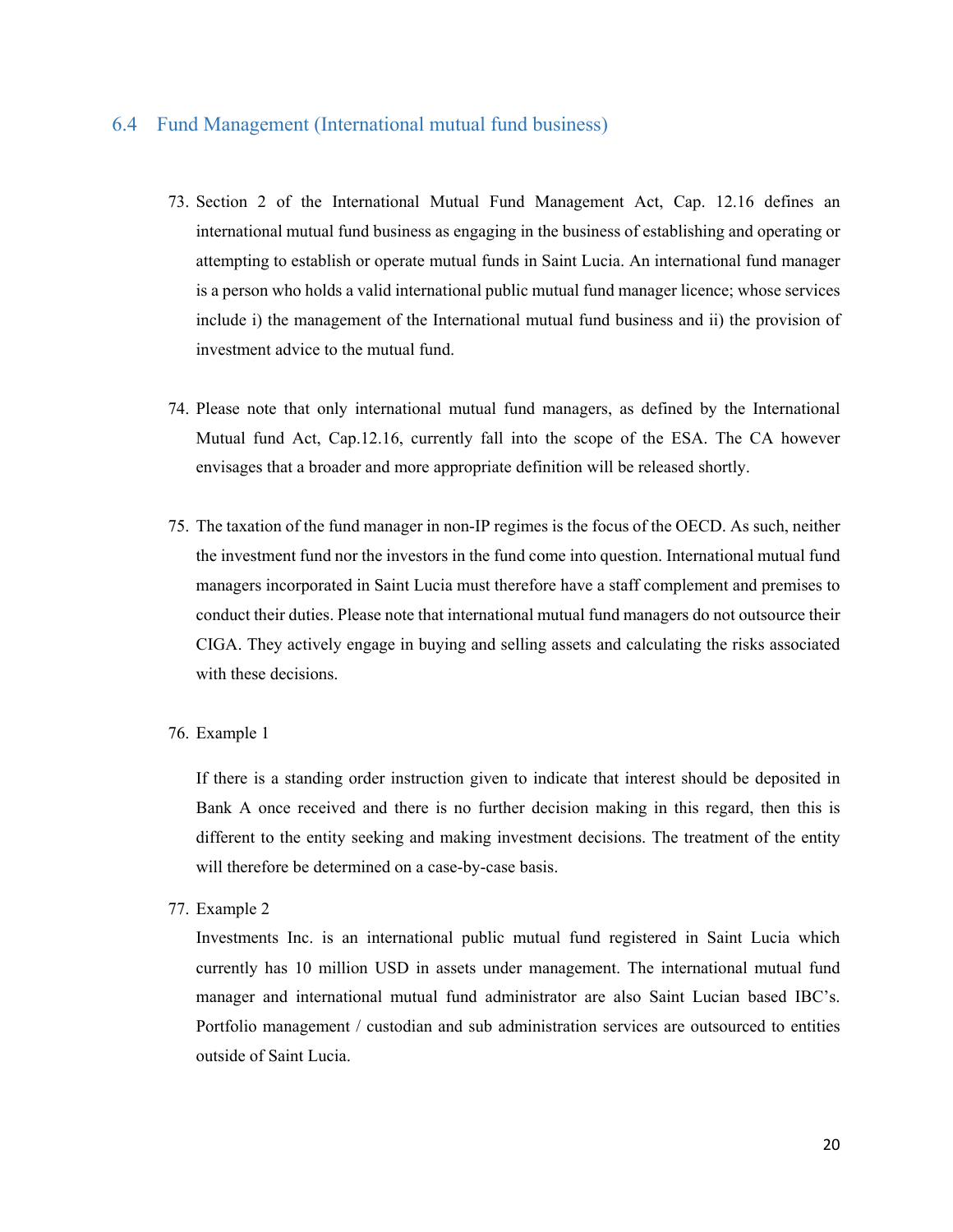- 78. For the international mutual fund manager to have economic substance, the entity will have to conduct the CIGA in Saint Lucia. If the international mutual fund manager in Saint Lucia does not take strategic decisions in relation to the fund or does not actively make any investment decisions, but outsources these services to an overseas fund manager, then the international mutual fund manager in Saint Lucia does not meet the economic substance requirements.
- 79. Please note that relevant entities need not perform all the CIGA in the Appendix. However, the CIGA critical to the generation of income must be performed in Saint Lucia and the income earned must be associated with the type of activities the relevant entity engages in.

## 6.5 Distribution and Service Centre Business

- 80. Distribution and service centre business is defined in section 2 of the ESA. These businesses exist to re-sell goods or provide services to group members. This is therefore their main activity. It is however recognized that group entities, which exist to provide services to third parties, may from time to time provide service to other group members at cost or less. Such activities would not fall into the scope of the ESA.
- 81. Example 1

Company C is a multinational company which consists of a Computer Retail Company D, located in jurisdiction K and a Call Centre Company O which is located in Saint Lucia. The Call Centre only provides services to Company D and deals with all customer service issues and queries. These services are provided at cost or less. Company O is a distribution centre and is therefore subject to the ESA.

82. Example 2

Company R is the service company for a telecommunications company incorporated in Saint Lucia. Company R's main activity is to provide IT support services to customers throughout the Caribbean region. Company R employs its own staff and owns the premises used for the business. Another group company based in Saint Lucia enlists the IT services of Company R for a period of 3 months, agreeing to reimburse costs. Company R is not in the business of providing those services to other group companies, nor does it offer/solicit such services or maintain employees to provide such services. Company R is therefore not a distribution and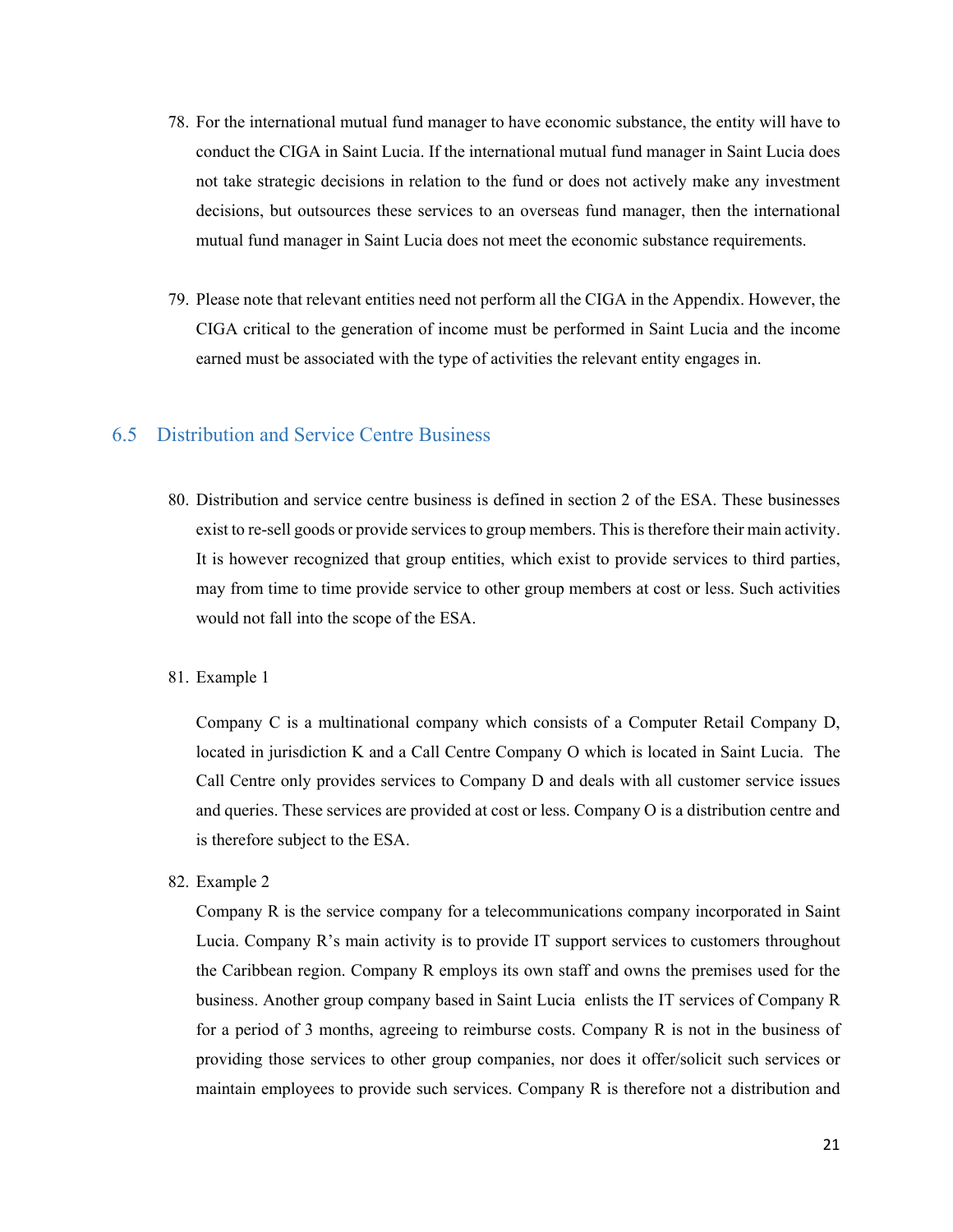service centre business and is therefore not a relevant entity. Company R is not subject to the ESA.

## 6.6 Directed and Managed in Saint Lucia:

- 83. The ESA requires that:
	- a. An entity's directors have the necessary knowledge and expertise to discharge the duties of the board of directors in relation to the relevant sector;
	- b. The meetings of the board of directors are conducted with a quorum in<sup>5</sup> Saint Lucia at a frequency that is appropriate to the decision-making required for the relevant sector.
	- 84. In the case of **board meetings impacted by the COVID-19 pandemic**, the number of meetings *'appropriate to the decision-making required by the relevant sector'*, will be examined on a case by case basis (each relevant entity affected). In this regard, each relevant entity is required to i) keep records of the adjustments to its operating practices and ii) provide sufficient evidence of the specific circumstances that have hindered compliance. Please note that where necessary, this information will be exchanged spontaneously, with relevant jurisdictions, in accordance with Article 7 of the Multilateral Convention on Mutual Administrative Assistance in Tax Matters https://read.oecdilibrary.org/taxation/the-multilateral-convention-on-mutual-administrative-assistance-intax-matters\_9789264115606-en#page1.

## 6.7 Employees

l

85. A relevant entity must employ persons commensurate with the nature and size of its operation. Relevant entities will need to determine the adequate number of staff required for business success and make adjustments where necessary. Said entities will determine the adequate number of employees. An entity would be allowed to count working directors as employees however; double counting will not be permitted. This means that a director or any other person cannot be counted twice for companies which may be interrelated.

<sup>&</sup>lt;sup>5</sup> Covid-19 has affected the normal course of business and there has been an adjustment in how business functions are conducted. The impact of this pandemic will be given consideration on the conduct of business and business operations.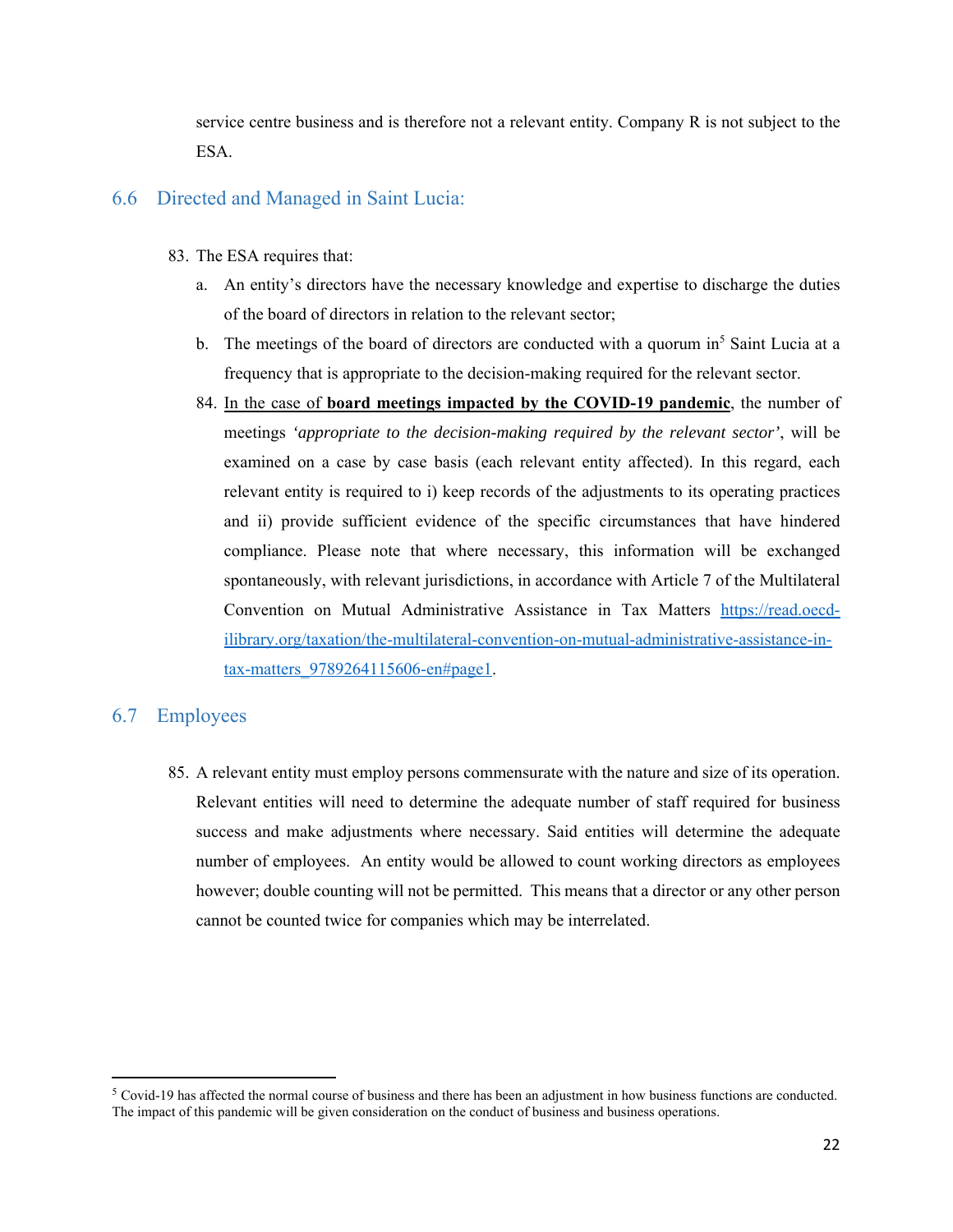## 6.8 Core-income generating activities (CIGA)

86. CIGA must be conducted in Saint Lucia to meet economic substance requirements. To this end it is important that all letter box or shelf companies are eliminated in Saint Lucia. A list of the CIGA associated with each relevant sector is presented in the Appendix.

## 6.9 A Relevant Entity with minimum or no income

- 87. Any relevant entity that operates with low or no income will be required to have economic substance. Income levels will not be used to determine the need to comply with the ESA. Notwithstanding, a relevant entity that is not yet in operation will not have to meet the economic substance requirements, but will be required to provide documentation as requested by the CA.
- 88. The CA will determine the level of information and documents required for entities which are not yet in operation or which have no income, on a case-by-case basis.
- 89. In future, however, it is the desire of the CA to establish a minimum level criterion. This of course will be done based on the guidelines of the OECD and EU.

# 7 Outsourcing

- 90. Outsourcing includes the contracting or delegating of functions/roles to third parties or to entities within a group. It is evident that entities may outsource at least part of their operations; and this is certainly not cause for concern. Outsourcing must however not be done in a manner that will pose a risk to the economic substance requirements. Although a relevant entity may outsource any of its functions, this must be done with careful consideration of its CIGA and non-CIGA. CIGA being critical functions that generate income for the relevant entity.
- 91. Pursuant to section 11 (5) CIGA may only be outsourced to entities located in Saint Lucia and the contracting/delegating entity must be able to show adequate supervision (monitoring and control) of these functions, in order to meet economic substance requirements. Back- office activities, which are not of central importance to the generation of revenue, such as IT, payroll, and expert specialist services may be procured from entities outside of Saint Lucia; as they are not CIGA.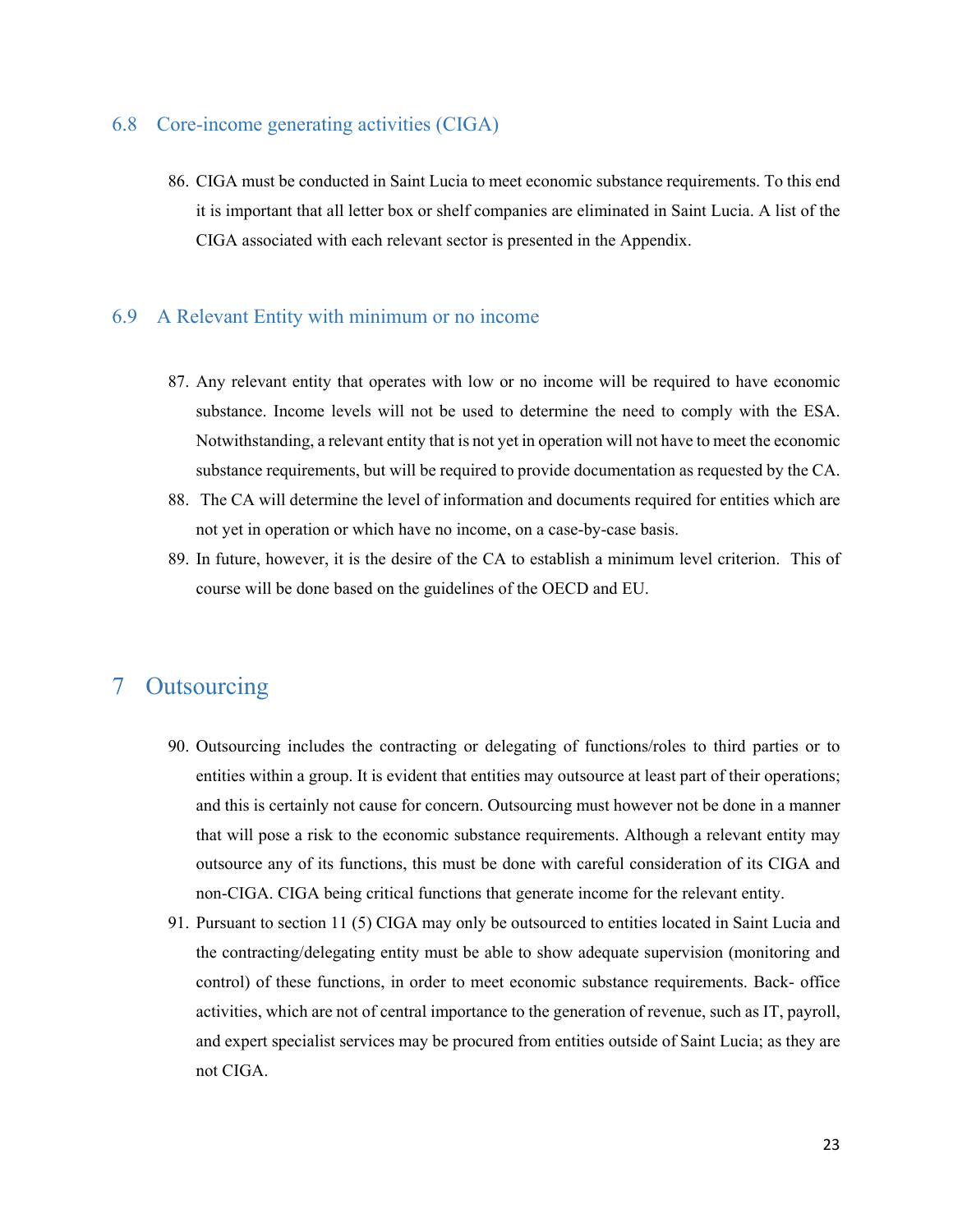- 92. Where CIGA are outsourced in Saint Lucia, the resources of the service provider will be taken into consideration (employees, physical assets) when determining whether the economic substance requirements have been met. Tasks must be verified to ensure that only the portion of time equivalent to full time employment directly used in the service of the company is counted. Time sheets and time logs are therefore critical documents that need to be carefully maintained in this regard.
- 93. Double counting is not allowed. For example, if an employee of a service provider spends an hour performing the CIGA for a relevant entity A, then this employee cannot spend the same hour performing CIGA for a different relevant entity B. In addition, the staff of service providers should not simultaneously carry out CIGA for multiple relevant entities (such as combined board meetings). Tasks should therefore be specific to each relevant entity so that there is no double counting of any specific task.
- 94. Notwithstanding the above, the relevant entity remains responsible for ensuring that accurate information is reported on its return and this will include precise details of the resources employed by its service providers, for example based on the use of timesheets. Relevant entities engaged in banking business, insurance business and international mutual funds business will be subject to the industry specific guidance in addition to the principles set in the ESA.
- 95. Relevant entities must not use outsourcing to circumvent economic substance requirements. Where there are corporate directors, these roles will be closely scrutinized to determine whether these individuals actually perform the duties of a director.

# 8 Economic Substance Return

- 96. An economic substance return must be submitted three months after the year of income of all relevant entities. However, entities will be given a year to file their first returns. As such, all entities formed after December 31<sup>st</sup>, 2018 will commence filing in 2021 while grandfathered entities will commence in 2022.
- 97. This grace period, provided in section 13 of the ESA, does not mean that the entities are not required to have economic substance. It should however be deemed as a time for preparation. The CA will continue to gather required economic substance information regarding entities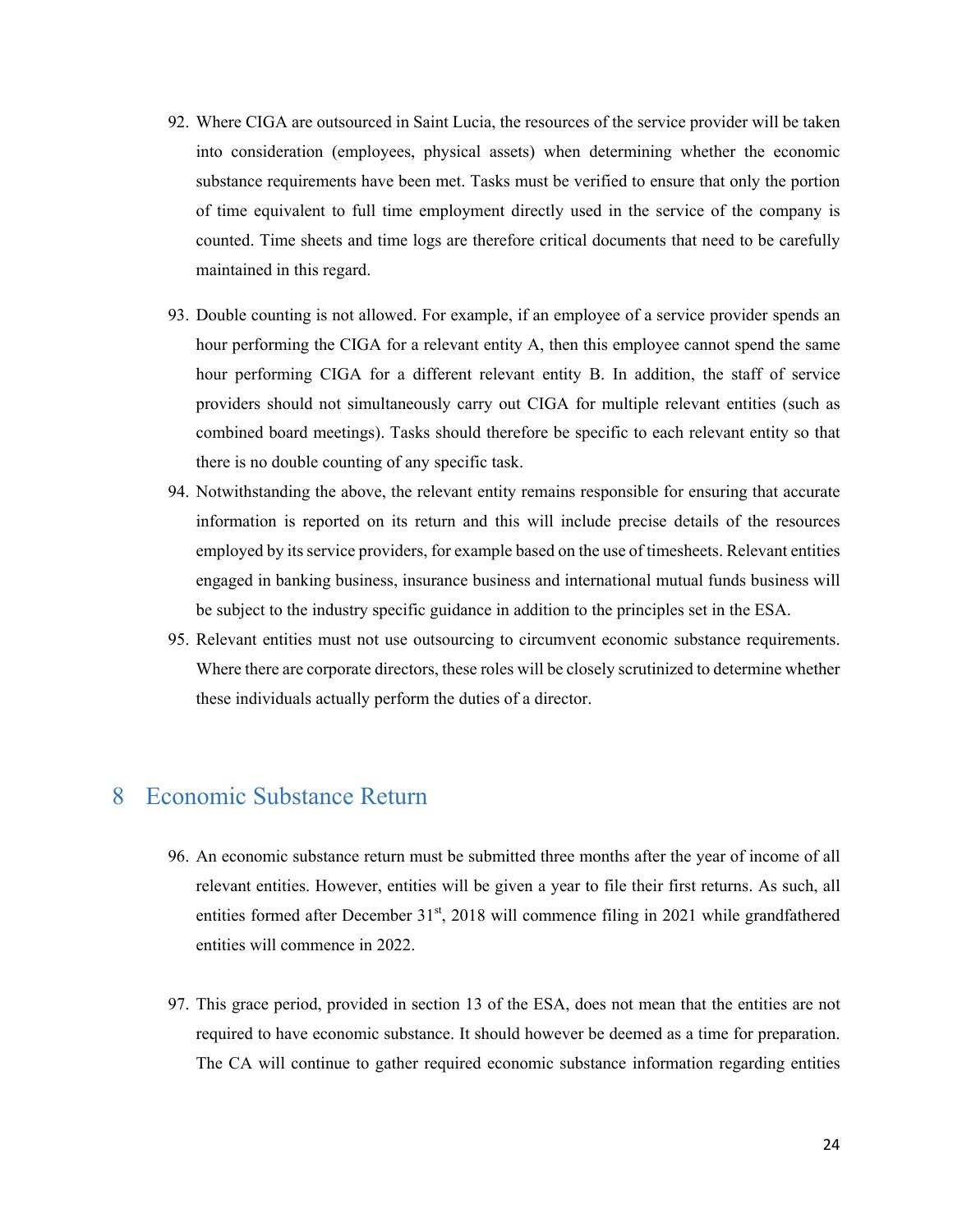during the grace period to meet the requirements of the OECD. Monitoring may also occur during this period based on information already provided to the Competent Authority.

98. The return is to be submitted electronically. A relevant entity is to submit a report on all activities carried out in relevant sectors on the return. The elements of the economic substance return are provided in Table 2 below.

#### *Table 2 Elements of Economic Substance Return*

- $\checkmark$  The address and location of its registered office and place of operation, whether leased, rented or owned, in and outside of Saint Lucia.
- $\checkmark$  The name and jurisdiction of residence of the beneficial owners.
- $\checkmark$  The number of full-time employees or other personnel with appropriate qualifications, including contracted third parties, who are in Saint Lucia. (Double counting in not permitted)
- $\checkmark$  The amount and type of income earned by the relevant entity in respect of each relevant sector
- $\checkmark$  The amount and type of expenses incurred and assets held by the relevant entity in respect of each relevant sector
- $\checkmark$  A detailed description of its core-income generating activities undertaken in Saint Lucia, whether or not they have been outsourced.
- $\checkmark$  A statement of whether it considers that the mind and management of the relevant entity, in the relevant sector, are in Saint Lucia.
	- 99. The CA will continue working with all entities to ensure compliance with the requirements of the ESA. The CA will also continue to monitor the implementation of the legislation to ensure its effectiveness.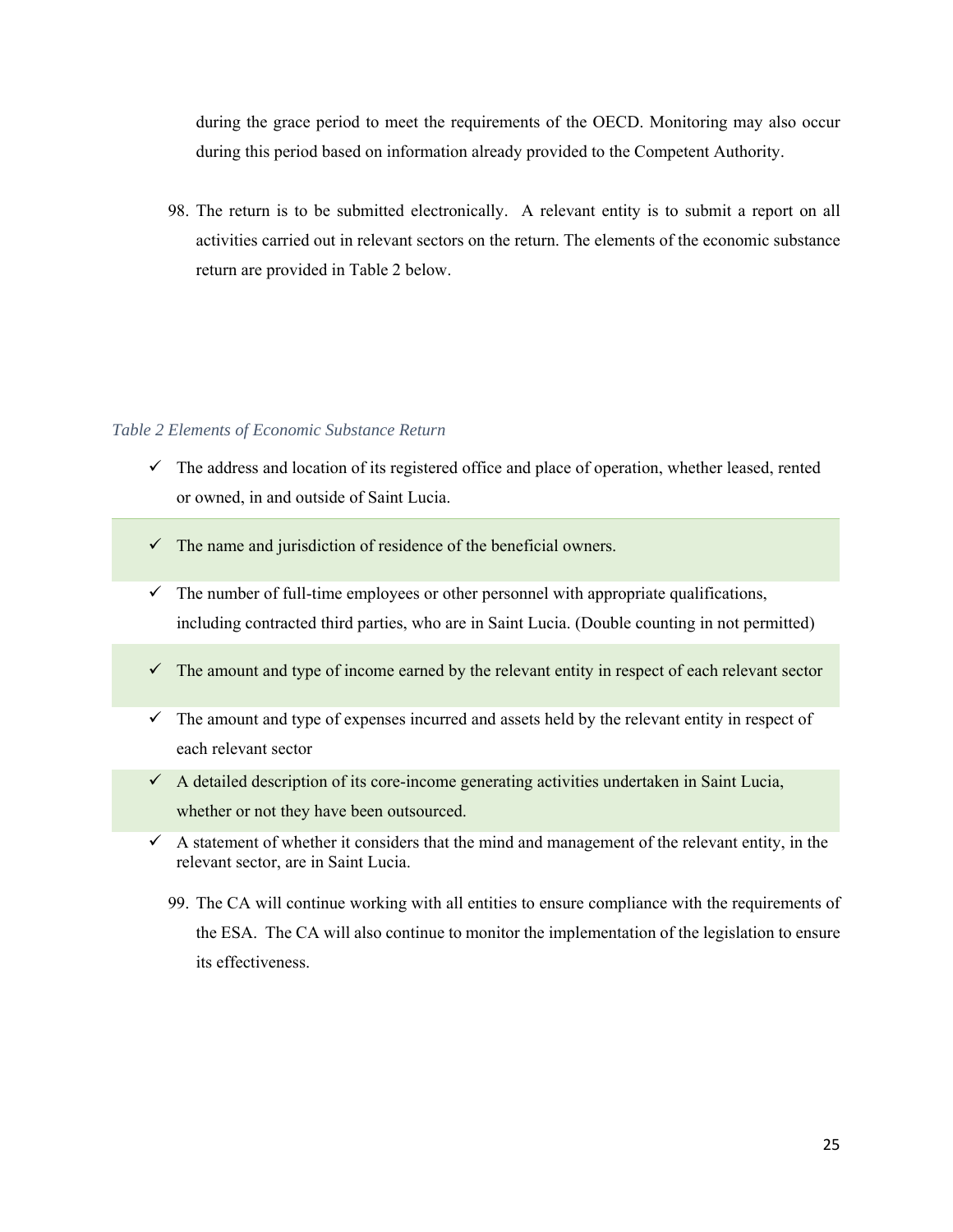# 9 Sanctions

## 9.1 Forfeiture of Foreign Source Income (FSI) Exemption

100. Pursuant to section 14 (2) of the ESA, the Competent Authority will notify the Comptroller of Inland Revenue when a relevant entity fails to qualify for the exemption on income that accrues from a source outside of Saint Lucia (foreign source income). This therefore means that failure to meet economic substance requirements will lead to taxation of foreign source income at the corporation tax rate, in the Income Tax Act, Cap.15.02.

#### 9.1.1 Foreign Source Income Exemption

- 101. The Income Tax *(Amendment*) Act No.12 of 2018 introduced a territorial tax system to Saint Lucia. This system exempts **resident companies** from corporate tax on foreign source income (FSI), which is any income that is earned outside of Saint Lucia. Section 8(3) of the ITA as amended now provides that:
- *102. "Where a company is a resident, the assessable income of that company shall not include income accrued from a source outside Saint Lucia in accordance with section 10A."*
- 103. Section 10A goes on to delineate income that is considered to be derived from a source outside of Saint Lucia or FSI, as follows:

*"(a) profits derived from —* 

*(i) a permanent establishment outside Saint Lucia,* 

 *(ii) immovable property situated outside Saint Lucia;* 

*(b) interest that is not specified under section*  $10(1)(c)$ *;* 

*(c) income derived from investments in securities, such as, mutual funds, stocks and interest-bearing instruments, issued by a person outside Saint Lucia;* 

*(d) management charges paid by a non-resident from a source outside Saint Lucia where the costs are not attributable to a permanent establishment in Saint Lucia;*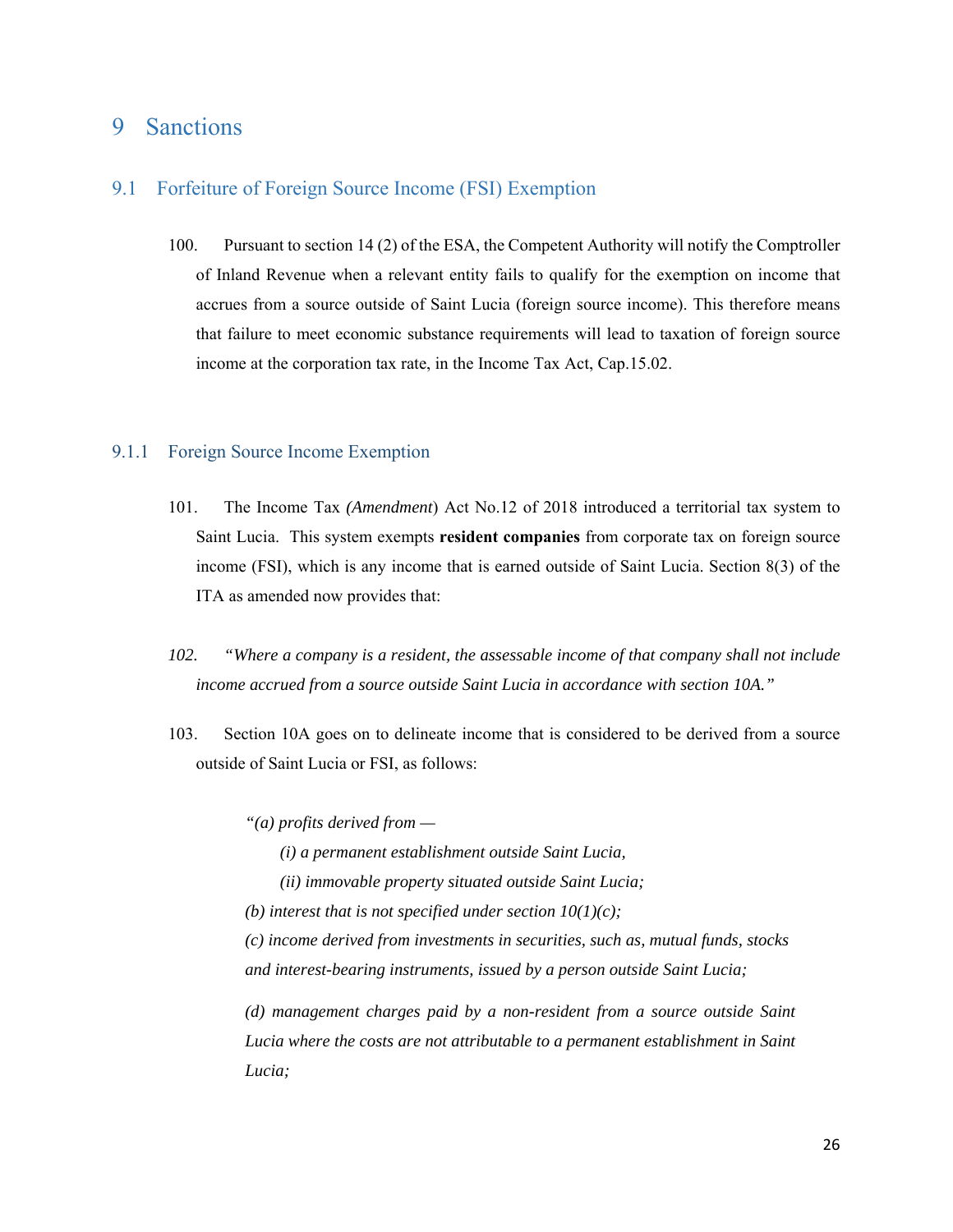*(e) royalty payments received from a non-resident permanent establishment to a resident permanent establishment; (f) a source of income which is deemed to accrue from a source outside Saint Lucia pursuant to an international agreement made under section 60.".* 

# 9.2 Other Penalties

## 104. Relevant entities may also be penalized as follows:

#### *Table 3 Penalties*

| <b>Infraction</b>                                                      | <b>Section of</b><br><b>ESA</b> | <b>Penalty</b>                                                                                                                                                                                                                                                                                                            |
|------------------------------------------------------------------------|---------------------------------|---------------------------------------------------------------------------------------------------------------------------------------------------------------------------------------------------------------------------------------------------------------------------------------------------------------------------|
| <b>Failure to adhere to a notice to</b><br>comply                      | 16                              | One thousand dollars for every month or part thereof for which the<br>default continues                                                                                                                                                                                                                                   |
| <b>Failure to adhere to a notice to</b><br>comply in a subsequent year | 17                              | Disclosure of information to partner jurisdictions as applicable<br>Notification of the Registrar who may strike off the relevant entity.                                                                                                                                                                                 |
| Avoidance or seeking to avoid<br>obligations under the Act             | 19                              | Disclosure to a partner jurisdiction of any information related to the<br>relevant entity.<br>Issue of notice of penalty that includes a penalty of fifty thousand<br>dollars.                                                                                                                                            |
| <b>Fraud</b>                                                           | 19                              | Liable on summary conviction to a sum not exceeding twenty-five<br>thousand dollars or imprisonment for a term not exceeding two (2)<br>years or both.<br>Liable on conviction on indictment to a fine not exceeding one hundred<br>thousand dollars or imprisonment for a term not exceeding seven (7)<br>years or both. |
| <b>Failure to provide information</b>                                  | 7                               | Liable on summary conviction to a fine not exceeding ten thousand<br>dollars or imprisonment for a term not exceeding two (2) years or<br>both.                                                                                                                                                                           |
| <b>Provision of False information</b>                                  | 7                               | Liable upon summary conviction to a fine not exceeding 50,000<br>dollars.                                                                                                                                                                                                                                                 |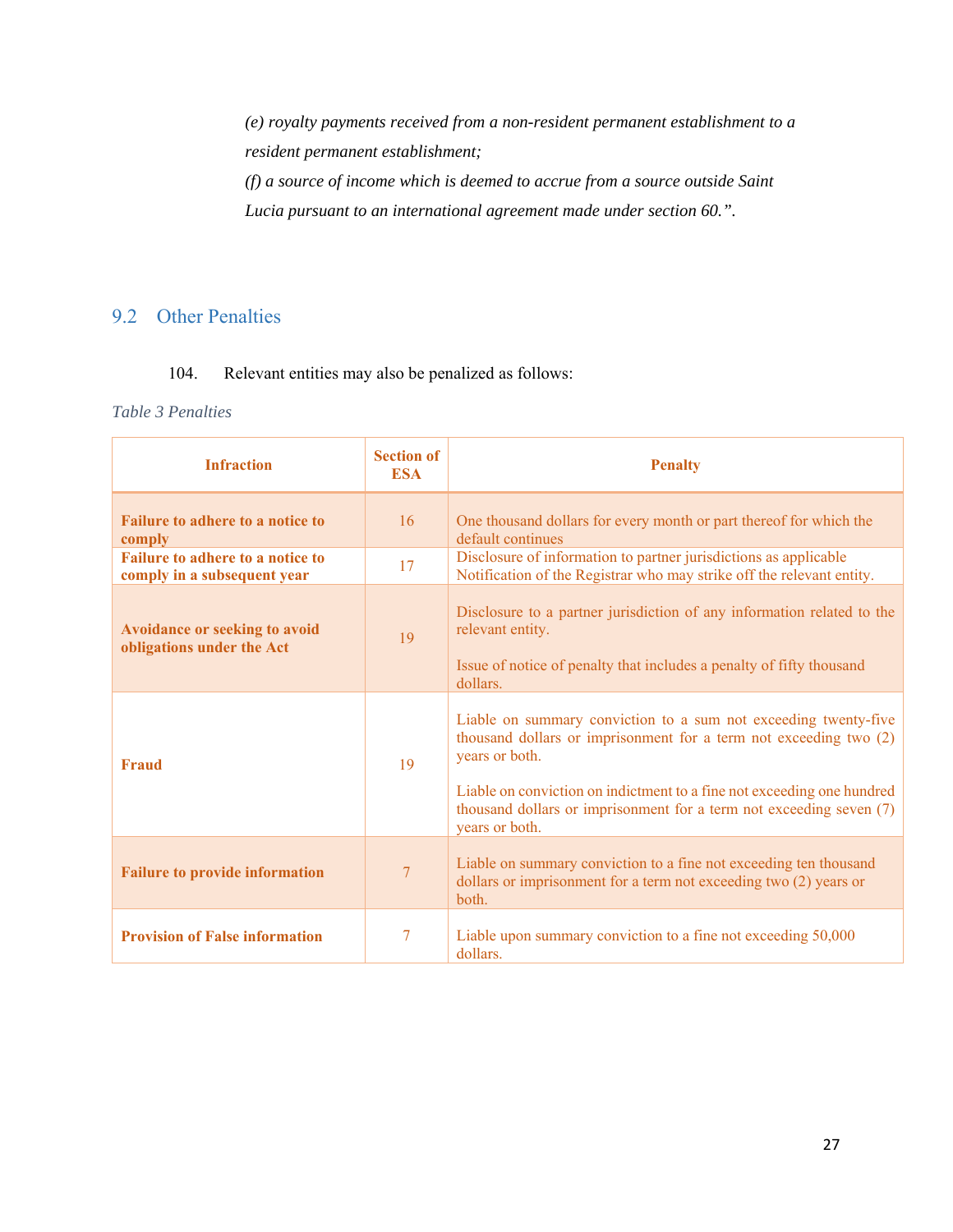# 10 Secrecy

105. All persons performing official duties pursuant to the ESA must treat all information as confidential. Failure to adhere will result in a person facing a possible fine not exceeding ten thousand dollars or imprisonment for a term not exceeding two (2) years or both for disclosing information collected in or during official duties.

# 11 Exchange of Information

106. The ESA makes provision for the exchange of information in accordance with any Agreement which Saint Lucia may be signatory to. These agreements facilitate the exchange of information for tax purposes and ensure the integrity of the global tax system by reducing avoidance and tax evasion.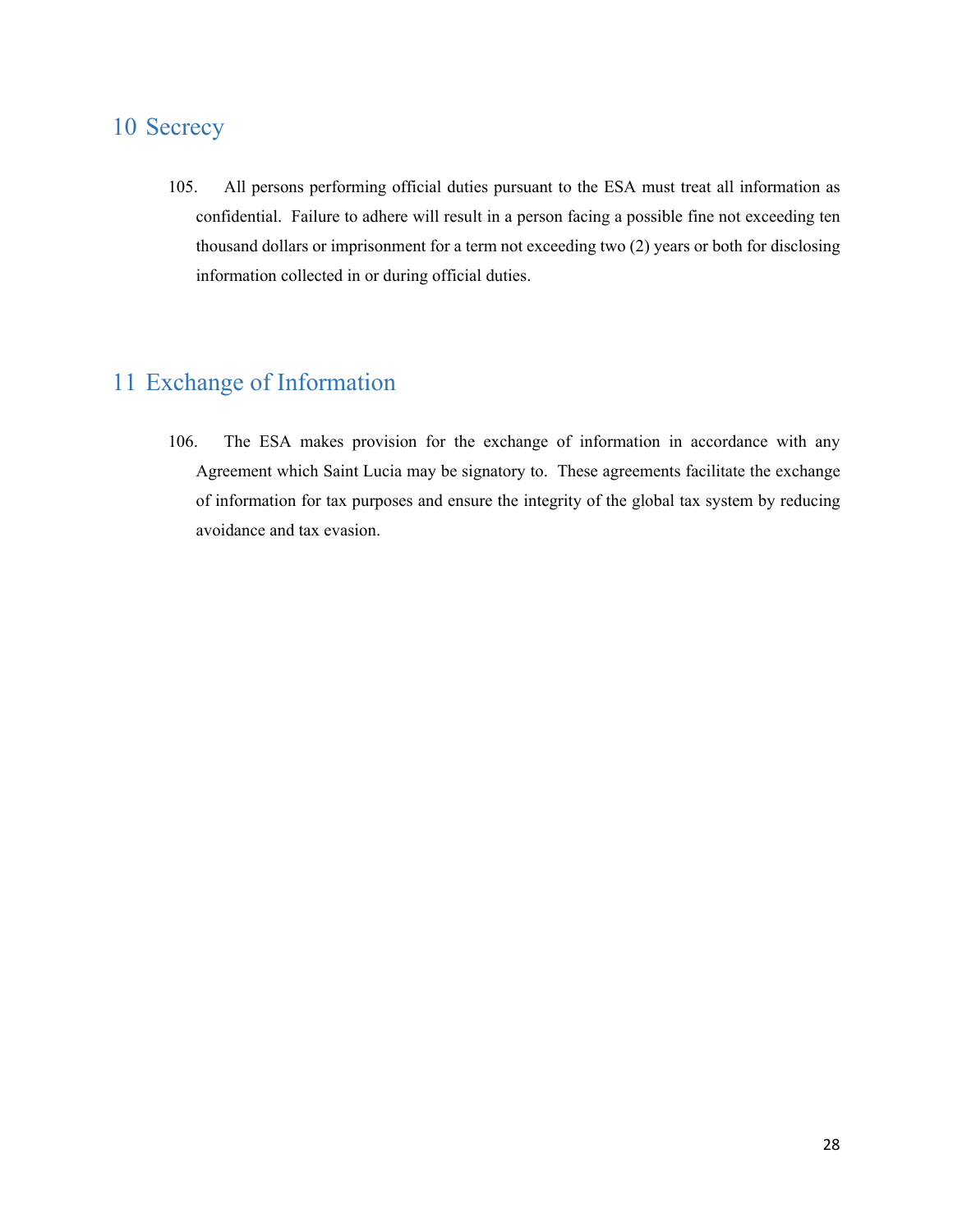# 12 Bibliography

Consolidated Application Note. Guidance on Applying the 1998 Report to Preferential Tax Regimes.

Economic Substance Act No. 33 of 2019, Government of Saint Lucia

Economic Substance (Amendment) Act No. 15 of 2020, Government of Saint Lucia

OECD (2015) Base Erosion Profit Shifting Project Countering Harmful Tax Practices More Effectively, Taking into Account Transparency and Substance Action 5: 2015 Final Report, OECD, Paris

OECD (2017) Base Erosion Profit Shifting Project Countering Harmful Tax Practices 2017 Progress Report on Preferential Regimes Action 5: 2017, OECD, Paris

OECD Glossary of Statistical Terms https://stats.oecd.org/glossary/

The Multilateral Convention on Mutual Administrative Assistance in Tax Matters Amended by the 2010 Protocol https://read.oecd-ilibrary.org/taxation/the-multilateral-convention-on-mutual-administrativeassistance-in-tax-matters\_9789264115606-en#page1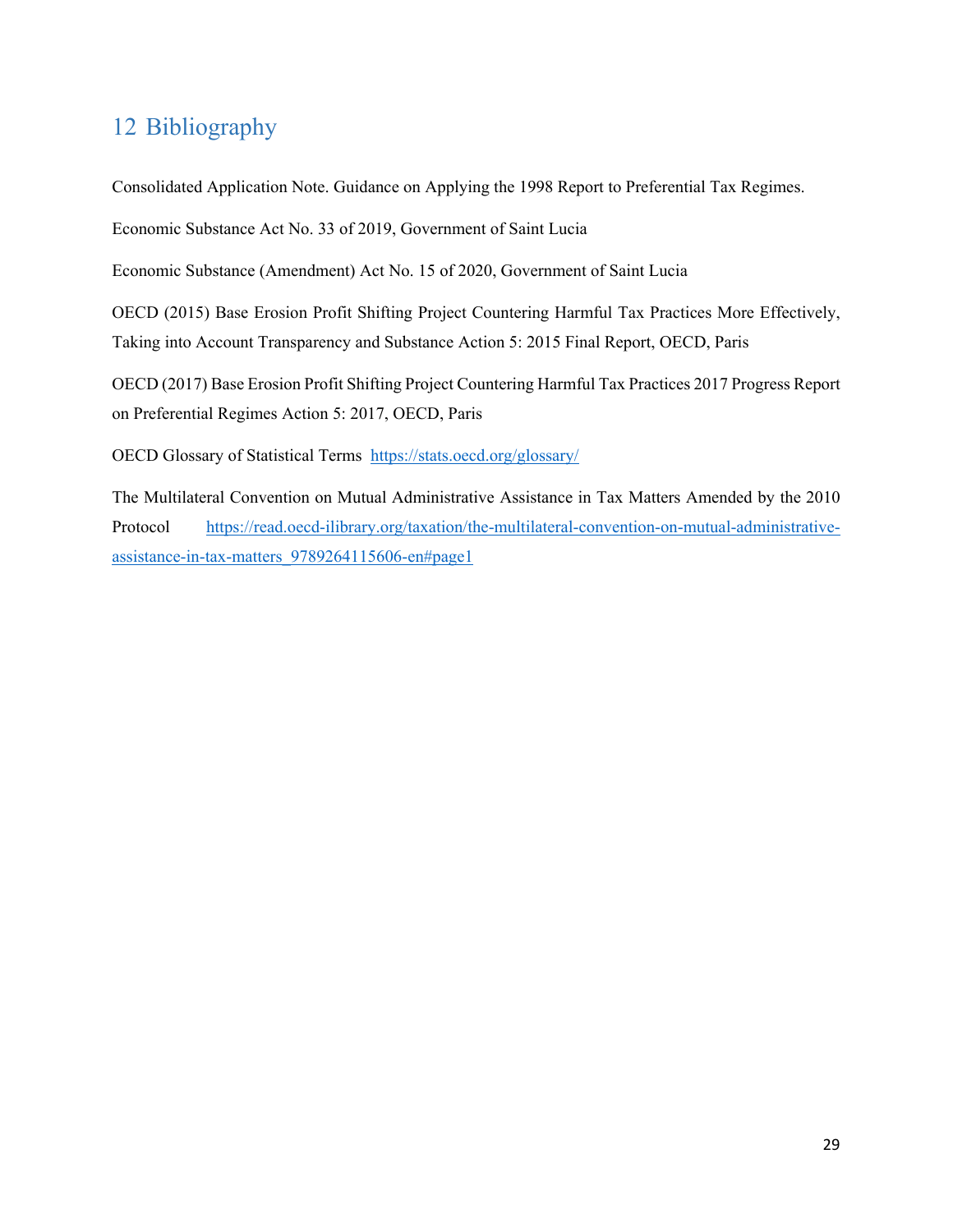# 13 APPENDIX

| <b>Relevant Entities</b>          | <b>Core-income generating activities</b>                                                                                    |
|-----------------------------------|-----------------------------------------------------------------------------------------------------------------------------|
|                                   |                                                                                                                             |
| <b>Banking Business</b>           | Raising funds<br>$\bullet$                                                                                                  |
|                                   | Managing risk, including credit, currency and interest risk                                                                 |
|                                   | Taking hedging positions                                                                                                    |
|                                   | Providing loans, credit or other financial services or<br>customers                                                         |
|                                   | Accepting monetary deposits, holding assets on behalf of<br>$\bullet$<br>customers and providing similar financial services |
|                                   | Managing regulatory capital                                                                                                 |
|                                   | Preparing regulatory reports                                                                                                |
| <b>Insurance Business</b>         | Predicting and calculating risk<br>$\bullet$                                                                                |
|                                   | Insuring or re-insuring against risk                                                                                        |
|                                   | Providing client services; and                                                                                              |
|                                   | Preparing regulatory reports and returns                                                                                    |
| <b>Shipping</b>                   | Managing crew, including hiring, paying and overseeing<br>$\bullet$<br>crew members                                         |
|                                   | Hauling and maintaining ships<br>٠                                                                                          |
|                                   | Overseeing and tracking deliveries<br>٠                                                                                     |
|                                   | Determining the goods to order and when to deliver the<br>$\bullet$<br>goods.                                               |
|                                   | Organizing and overseeing voyages<br>$\bullet$                                                                              |
| <b>International Mutual Funds</b> | Taking decisions on the holding and selling of investments<br>$\bullet$                                                     |
| <b>Business</b>                   | Calculating risks and reserves<br>$\bullet$                                                                                 |
|                                   | Taking decisions on currency or interest fluctuations and<br>$\bullet$<br>hedging positions                                 |
|                                   | Preparing relevant regulatory or other reports for<br>government authorities and investors                                  |
| <b>Distribution and Service</b>   | Transporting and storing goods<br>$\bullet$                                                                                 |
| <b>Centre Business</b>            | Managing stocks and processing orders<br>$\bullet$                                                                          |
|                                   | Providing consultation or administrative services<br>$\bullet$                                                              |
| <b>Financing and leasing</b>      | In the case of leasing, identifying and acquiring assets to be<br>$\bullet$<br>leased.                                      |
|                                   | Agreeing funding terms                                                                                                      |
|                                   | Setting the terms and duration of any financing, leasing or                                                                 |
|                                   | hire-purchase agreement.                                                                                                    |
|                                   | Monitoring and revising agreement                                                                                           |
|                                   | Managing risks                                                                                                              |
|                                   |                                                                                                                             |
|                                   |                                                                                                                             |

Table 4 Core Income Generating Activities by Relevant Sector (Section 12 of the ESA)